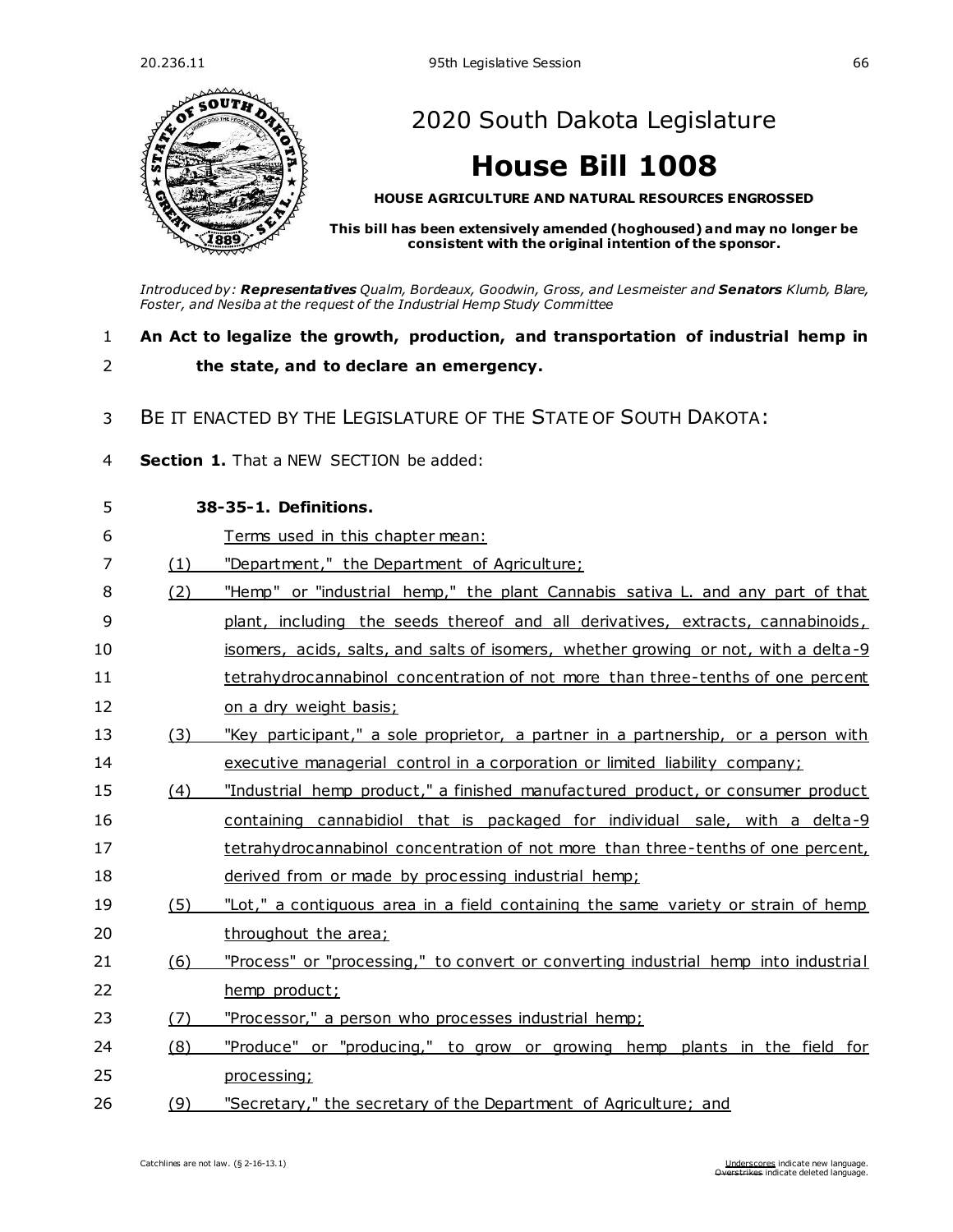1 (10) "Transporter," any person transporting, hauling, or delivering hemp, but not

| 2  | industrial hemp product or sterilized seeds that are incapable of beginning                     |
|----|-------------------------------------------------------------------------------------------------|
| 3  | germination.                                                                                    |
| 4  | Section 2. That a NEW SECTION be added:                                                         |
| 5  | 38-35-2. Purchasing, receiving, or obtaining industrial hemp--License                           |
| 6  | required--Penalty.                                                                              |
| 7  | No person may purchase, receive, or obtain industrial hemp, other than industrial               |
| 8  | hemp product, for planting, storing, propagating, producing, or processing unless the           |
| 9  | person has a license as provided by this chapter or is working under contract with or under     |
| 10 | the direction of a licensee. The licensee is responsible, either civilly or criminally, for any |
| 11 | person working under contract with or under the direction of a licensee for all sections of     |
| 12 | this chapter.                                                                                   |
| 13 | It shall be a Class 2 misdemeanor to purchase, receive, or obtain industrial hemp,              |
| 14 | other than industrial hemp product, for planting, storing, propagating, producing, or           |
| 15 | processing without a license. No unlicensed person is subject to criminal penalties for         |
| 16 | possession or distribution of hemp seed.                                                        |
| 17 | A person, whether or not licensed, who possesses or distributes a product                       |
| 18 | determined to meet the definition of marijuana is subject to prosecution and penalties for      |
| 19 | possession or distribution of marijuana under chapter 22-42.                                    |
| 20 | <b>Section 3.</b> That a NEW SECTION be added:                                                  |
| 21 | 38-35-3. Application for grower license.                                                        |
| 22 | After the department receives approval by the United States Secretary of                        |
| 23 | Agriculture for the state plan submitted pursuant to $\S$ 38-35-15, any person seeking to       |
| 24 | purchase, receive, or obtain industrial hemp, other than industrial hemp product, for           |
| 25 | planting, storing, propagating, or producing shall apply to the secretary for a grower          |
| 26 | license on an application form prescribed by the department and submit a nonrefundable          |
| 27 | annual application fee. The department shall establish a sixty-day period in which an           |
| 28 | application must be received. The secretary shall deposit fees collected under this chapter     |
| 29 | in the hemp regulatory program fund.                                                            |
| 30 | No application for licensure to plant, grow, or produce industrial hemp may be for              |

31 less than five contiguous outdoor acres.

32 **Section 4.** That a NEW SECTION be added: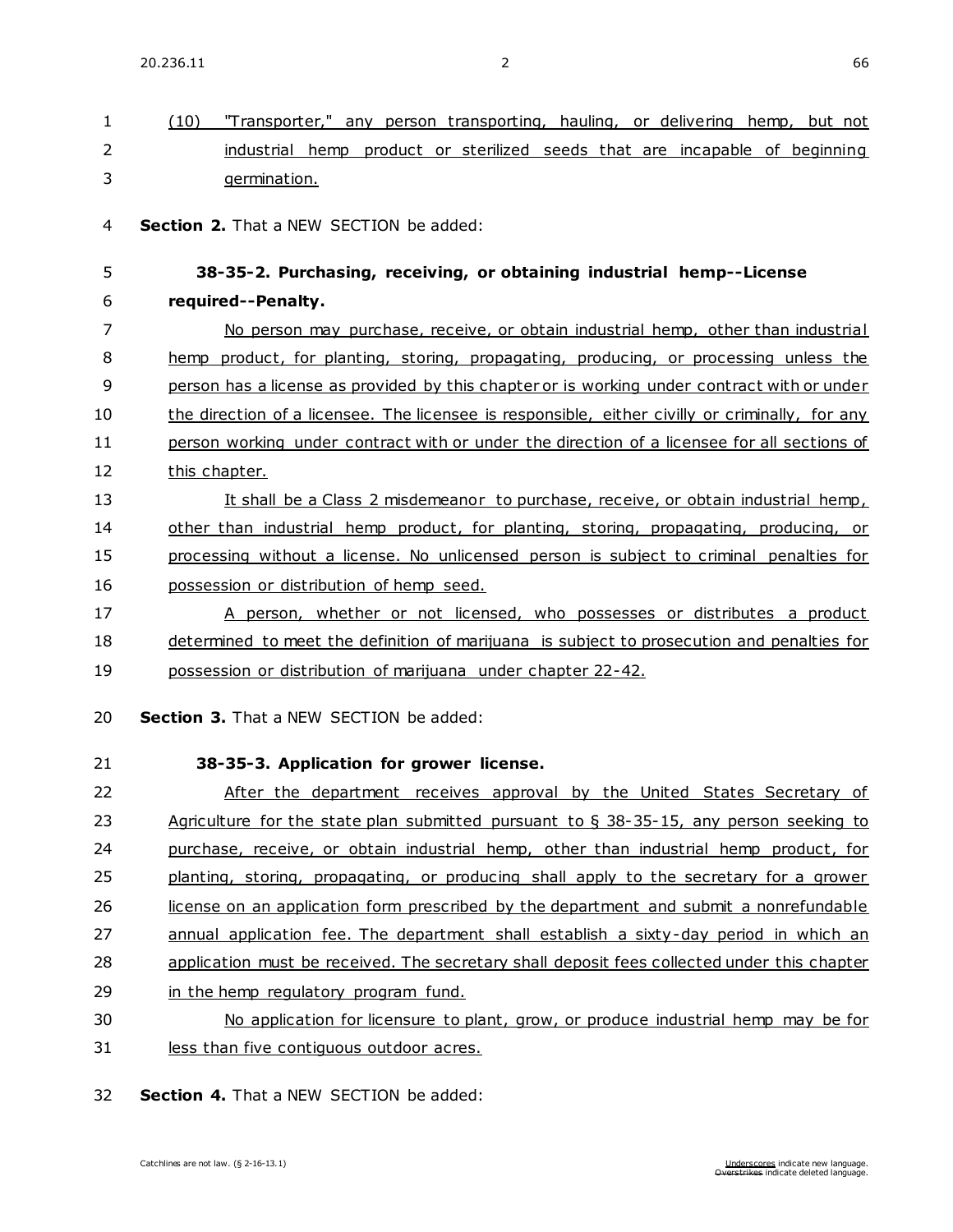**38-35-4. Application for processor license--Fee--Location notice.** After the department receives approval by the United States Secretary of Agriculture for the state plan submitted pursuant to § 38-35-15, any person seeking to purchase, receive, or obtain industrial hemp, other than industrial hemp product, for processing shall apply to the secretary for a processor license on an application form prescribed by the department and submit a nonrefundable annual application fee. The applicant may submit an application form for a processor license at any time. The secretary shall deposit fees collected under this chapter in the hemp regulatory program fund. The applicant shall provide to the department the street address, legal description, and global positioning system coordinates for any location where hemp will be processed 12 under the processor's license and certify that any location where hemp is to be processed

13 is under the control of the applicant. A processor licensee shall provide notice of any change in ownership or location to the department within two days of a change. A change of ownership or location automatically invalidates the license, and a new license must be obtained.

**Section 5.** That a NEW SECTION be added:

### **38-35-5. Criminal background check--Denial of license for conviction--**

### **Licensure exemption.**

 Each applicant for any license under this chapter, key participant, and landowner, 21 if the applicant is the lessee, shall submit to a state and federal criminal background 22 investigation by means of fingerprint checks by the Division of Criminal Investigation and 23 the Federal Bureau of Investigation. Upon application for a license, the department shall 24 submit the completed fingerprint cards to the division. Upon completion of the criminal background check, the division shall forward to the department all information obtained 26 as a result of the criminal background check. This information shall be obtained prior to 27 licensure of the applicant. All costs or fees associated with the criminal background checks are the responsibility of the applicant. Information provided to the department under this section is confidential, is not public record, and is exempt from the provisions of chapter 1-27. However, the department may share this information with law enforcement and the Department of Public Safety. Failure to submit to or cooperate with a criminal background check is grounds for denial or revocation of a license. The secretary may deny licensure if any applicant, key participant, or landowner has been convicted of a misdemeano r or felony relating to a controlled substance or marijuana under state or federal law within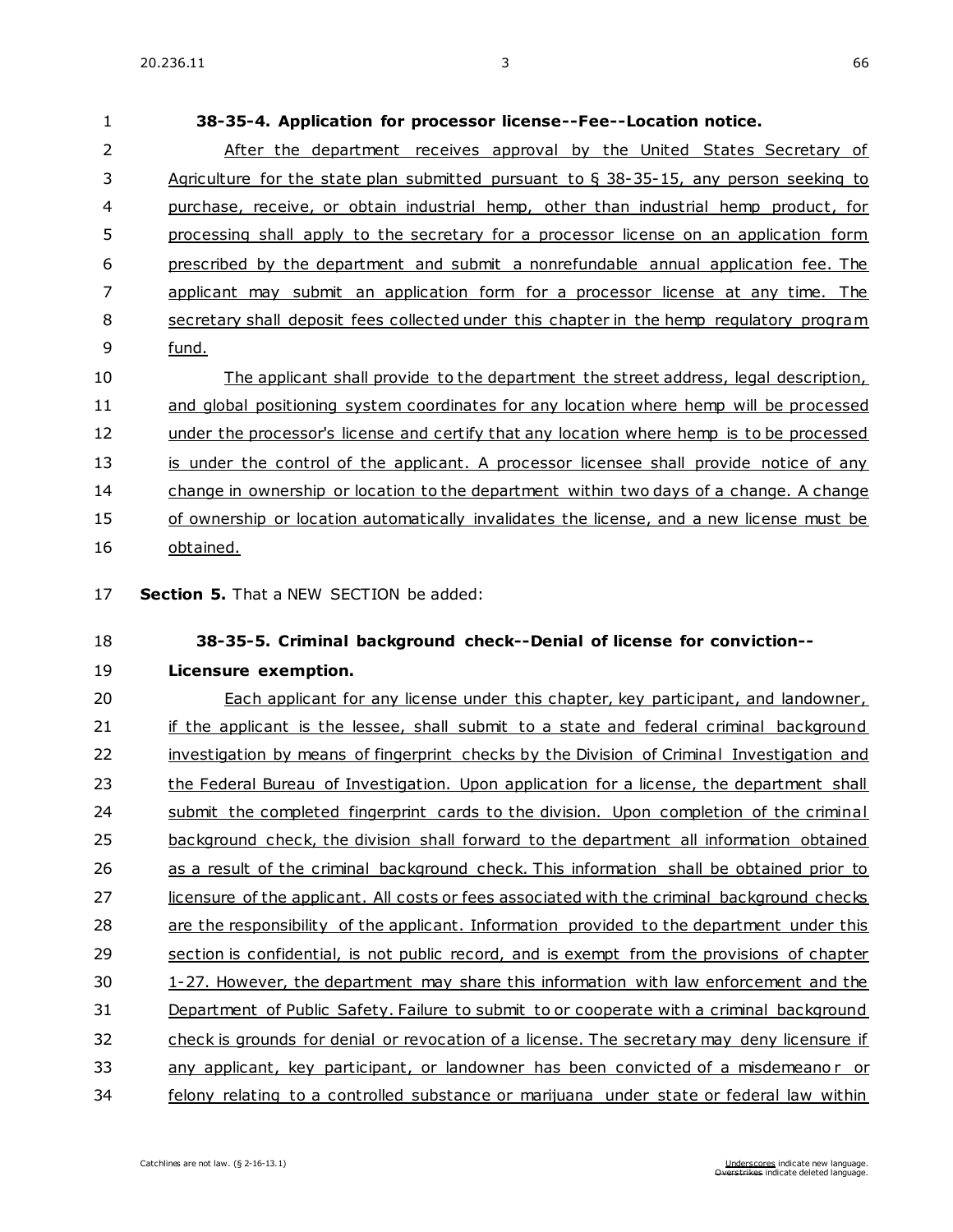# 1 the previous ten years. Licensure under this chapter is not required for employees of the 2 state of South Dakota when performing official duties.

### 3 **Section 6.** That a NEW SECTION be added:

| 4        |                                                                                              | 38-35-6. Hemp regulatory program fund--Purpose--Expenditures.                                                      |  |
|----------|----------------------------------------------------------------------------------------------|--------------------------------------------------------------------------------------------------------------------|--|
| 5        |                                                                                              | There is hereby created within the state treasury the hemp regulatory program                                      |  |
| 6        |                                                                                              | fund, into which all application fees, license fees, inspection fees, and other fees or                            |  |
| 7        |                                                                                              | revenue paid to the state from the operation of the hemp regulatory program shall be                               |  |
| 8        |                                                                                              | deposited. All moneys in the fund created in this section shall be used for the purpose of                         |  |
| 9        |                                                                                              | administering the hemp requlatory program. Interest earned on money in the fund shall                              |  |
| 10       |                                                                                              | be deposited into the fund. Expenditures from the fund shall be appropriated through the                           |  |
| 11       |                                                                                              | normal budget process.                                                                                             |  |
| 12<br>13 |                                                                                              | Section 7. That a NEW SECTION be added:<br>38-35-7. License issuance--Denial, revocation, or suspension--Contested |  |
| 14       | case.                                                                                        |                                                                                                                    |  |
| 15       |                                                                                              | If the applicant has completed the application to the satisfaction of the secretary,                               |  |
| 16       |                                                                                              | paid the application fee, returned a criminal background check compliant with § 38-35-5,                           |  |
| 17       | and is eligible for a license under this chapter, the secretary shall issue the license upon |                                                                                                                    |  |
| 18       | receipt of an annual license fee and upon the licensee's agreement and affirmance that as    |                                                                                                                    |  |
| 19       |                                                                                              | a continuing condition of licensure, the department shall have unlimited access to all lots                        |  |
| 20       |                                                                                              | or licensed locations processing hemp without prior notice to the licensee or the need to                          |  |
| 21       |                                                                                              | obtain a search warrant or court order for access to enforce the provisions of this chapter.                       |  |
| 22       |                                                                                              | A grower license issued under this chapter is valid for fifteen months from the date                               |  |
| 23       |                                                                                              | of issuance. A processor license issued under this chapter expires on December thirty-first                        |  |
| 24       |                                                                                              | in the calendar year for which it was issued.                                                                      |  |
| 25       |                                                                                              | The department may deny, revoke, or suspend a license of any person who:                                           |  |
| 26       | (1)                                                                                          | Violates any provision of this chapter or administrative rule promulgated under the                                |  |
| 27       |                                                                                              | authority of this chapter;                                                                                         |  |
| 28       | (2)                                                                                          | Violates any rule set forth by the United States Department of Agriculture regarding                               |  |
| 29       |                                                                                              | industrial hemp;                                                                                                   |  |
| 30       | (3)                                                                                          | Provides false or misleading information in connection with any application required                               |  |
| 31       |                                                                                              | by this chapter;                                                                                                   |  |
|          |                                                                                              |                                                                                                                    |  |

32 (4) Has been convicted of a misdemeanor or felony relating to a controlled substance 33 or marijuana under state or federal law within the previous ten years; or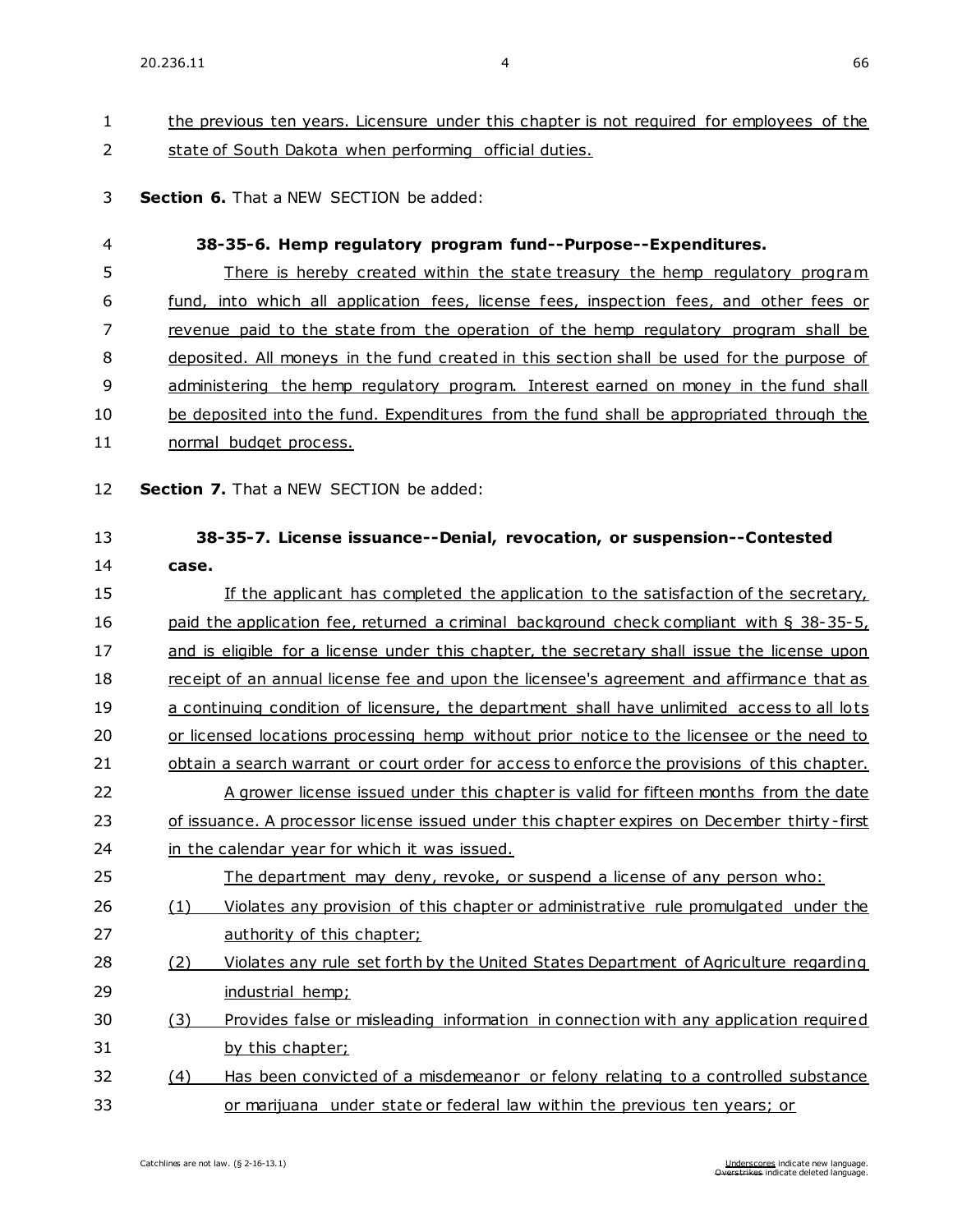1 (5) Has been charged with or convicted of a misdemeanor or felony relating to a 2 controlled substance or marijuana under state or federal law since the most recent

| 3              | criminal background check.                                                                                            |
|----------------|-----------------------------------------------------------------------------------------------------------------------|
| 4              | Any person whose license is denied, revoked, or suspended under this section may                                      |
| 5              | request a hearing pursuant to chapter 1-26.                                                                           |
| 6              | <b>Section 8.</b> That a NEW SECTION be added:                                                                        |
| $\overline{7}$ | 38-35-8. Planting--Documentation to be filed--Contents.                                                               |
| 8              | Within thirty days of planting, each grower licensee under this chapter shall file                                    |
| 9              | with the department documentation as required by the secretary in order to identify the                               |
| 10             | type and variety of each hemp seed planted with its corresponding lot. Any documentation                              |
| 11             | provided under this section is not an open record pursuant to chapter 1-27 and may not                                |
| 12             | be disclosed except to the Department of Public Safety or law enforcement. The                                        |
| 13             | department may make publicly available a list of all types and varieties of planted hemp                              |
| 14             | seed submitted to the department.                                                                                     |
| 15             | Section 9. That a NEW SECTION be added:                                                                               |
| 16             | 38-35-9. Entrance by department--Consent--Fee--Inspection, confiscation,                                              |
| 17             | and disposal--Costs--Liability for destruction--Records.                                                              |
| 18             | The secretary shall contract with the Department of Public Safety to conduct                                          |
| 19             | inspections and sampling of each lot and any processor location. The department and the                               |
| 20             | Department of Public Safety may enter on any land or other property where hemp is                                     |
| 21             | grown, produced, stored, or processed for the purpose of inspections, sample collection,                              |
| 22             | testing, or investigation while enforcing this chapter. Any person who holds a license under                          |
| 23             | this chapter is deemed to have given consent to the reasonable search and seizure of any                              |
| 24             | hemp without a warrant to determine the lawful amount of delta-9 tetrahydrocannabinol                                 |
| 25             | concentration and for enforcement of the provisions of this chapter.                                                  |
| 26             | The secretary shall assess a grower inspection fee per lot for grower licensees and                                   |
| 27             | shall assess a processor inspection fee per location for processor licensees.                                         |
| 28             | Any substance found to be in violation of this chapter is subject to confiscation and                                 |
| 29             | disposal at the direction of the Department of Public Safety. Any costs arising from the                              |
| 30             | destruction, confiscation, or disposal are the responsibility of the grower, producer,                                |
| 31             | processor, or owner of the substance. The state is not liable for any confiscation, seizure,                          |
| 32             | disposal, or destruction of any substance carried out under this chapter. Any testing,                                |
| 33             | inspection, and investigation results shall be provided to the licensee. Notice of any                                |
|                | Catchlines are not law. (§ 2-16-13.1)<br>Underscores indicate new language.<br>Overstrikes indicate deleted language. |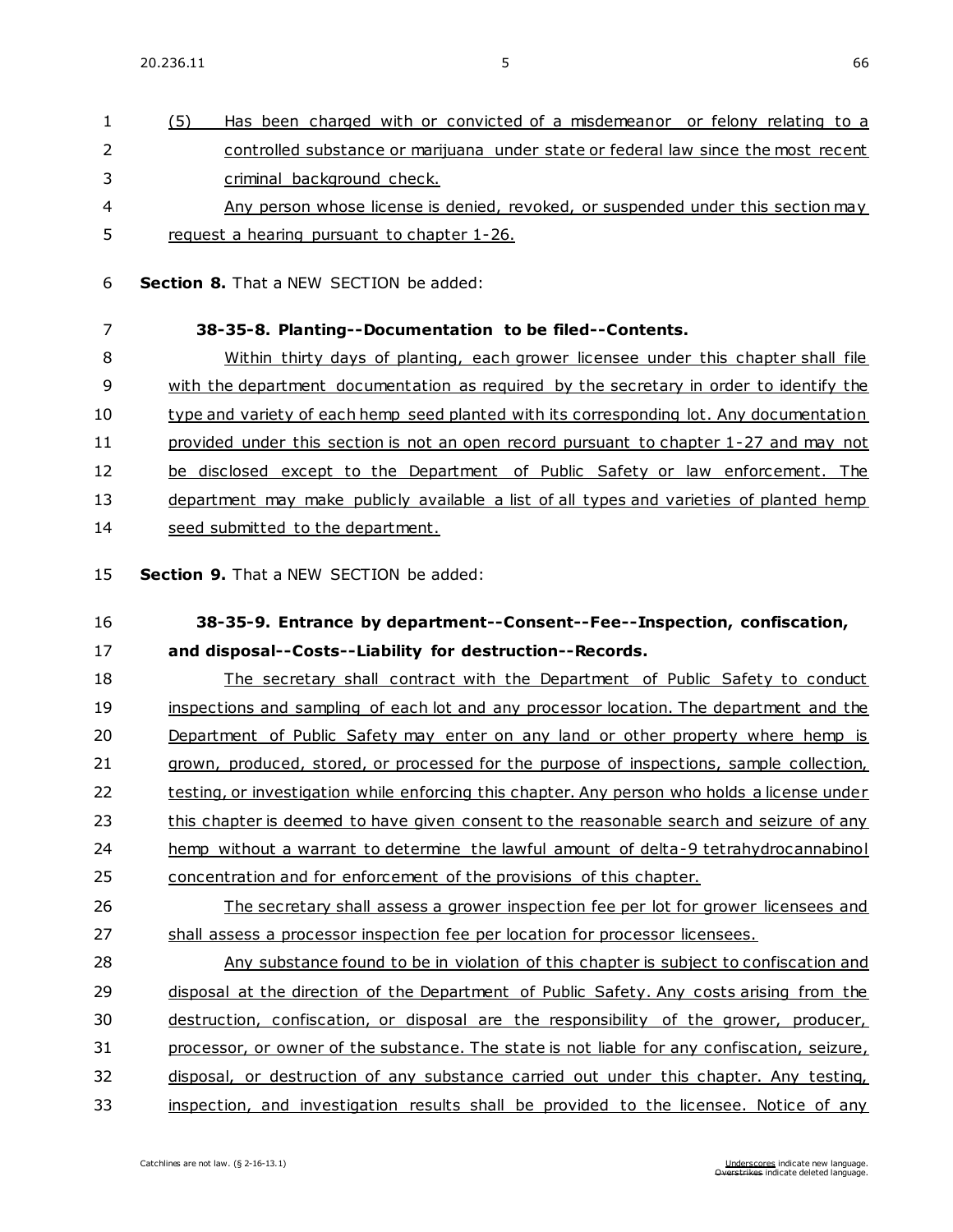# 1 violation shall be provided to the licensee in writing. Inspection and investigation records 2 are not open records pursuant to chapter 1-27.

3 **Section 10.** That a NEW SECTION be added:

| 4        |     | 38-35-10. Inspection timing and procedure--Disclose information.                            |
|----------|-----|---------------------------------------------------------------------------------------------|
| 5        |     | Every lot of a grower licensee shall be inspected and samples collected no more             |
| 6        |     | than fifteen days before the hemp is harvested. The grower licensee shall contact the       |
| 7        |     | Department of Public Safety prior to harvest in order to ensure a reasonable amount of      |
| 8        |     | time to schedule an inspection. The grower licensee shall be present during the inspection. |
| 9        |     | No harvested lot of hemp shall be commingled with another harvested lot of hemp or other    |
| 10       |     | material except with documented prior written permission by the department or the United    |
| 11       |     | States Department of Agriculture. No hemp may leave the dominion of control of the          |
| 12       |     | grower licensee until the grower licensee receives a laboratory result from the department  |
| 13       |     | that confirms each lot complies with 7 U.S.C. Chapter 38, Subchapter VII, as provided in    |
| 14       |     | 7 C.F.R 990.70(d) and 990.71(d) in effect as of January 1, 2020.                            |
| 15       |     | Any location of the processor licensee may be subject to random inspection. The             |
| 16       |     | processor licensee shall be present during the inspection.                                  |
| 17<br>18 |     | Section 11. That a NEW SECTION be added:<br>38-35-11. Promulgation of rules--Fees.          |
| 19       |     | The department shall promulgate rules, pursuant to chapter 1-26, to:                        |
| 20       | (1) | <b>Establish application, application form, licensure, and renewal procedures;</b>          |
| 21       | (2) | Establish requirements to prevent the spread of hemp and hemp seeds from                    |
| 22       |     | licensed land areas and provide for the assessment of costs for the remediation             |
| 23       |     | thereof;                                                                                    |
| 24       | (3) | Establish criteria and procedures for denial, revocation, or suspension of a license        |
| 25       |     | under this chapter;                                                                         |
| 26       | (4) | Make any modification or addition to the hemp regulatory program in order to                |
| 27       |     | comply with any federal statutes or any rules and regulations regarding hemp                |
| 28       |     | enacted or implemented by the United States Department of Agriculture;                      |
| 29       | (5) | Establish a nonrefundable annual license application fee not to exceed fifty dollars,       |
| 30       |     | an annual grower license fee not to exceed five hundred dollars, and an annual              |
| 31       |     | processor license fee not to exceed two thousand dollars;                                   |
| 32       | (6) | Establish procedures for the collection of planting and harvest data for each lot;          |
| 33       | (7) | Establish labeling requirements for hemp; and                                               |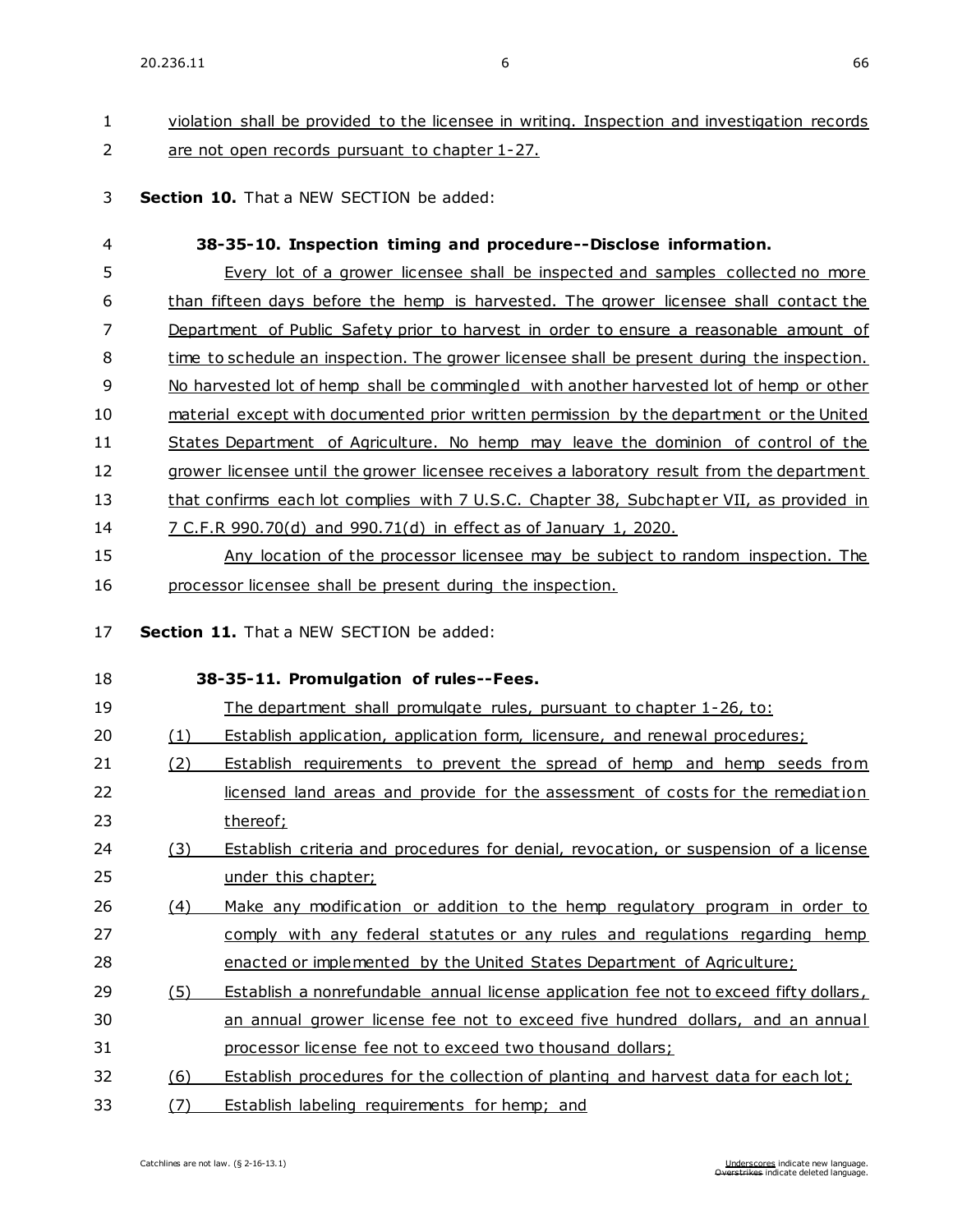| 1              | (8)        | Establish rules for corrective action for negligent and culpable violations of this   |
|----------------|------------|---------------------------------------------------------------------------------------|
| $\overline{2}$ |            | chapter.                                                                              |
| 3              |            | <b>Section 12.</b> That a NEW SECTION be added:                                       |
| 4              |            | 38-35-12. Department of Health--Promulgation of rules.                                |
| 5              |            | <u>The Department of Health shall promulgate rules, pursuant to chapter 1-26, to:</u> |
| 6              | (1)        | Make any modification or addition to the hemp regulatory program in order to          |
| 7              |            | comply with any federal statutes or any rules and regulations regarding hemp          |
| 8              |            | enacted or implemented by the United States Department of Agriculture; and            |
| 9              | (2)        | Establish testing procedures to determine the lawful amount of delta-9                |
| 10             |            | tetrahydrocannabinol concentration in hemp and certifying results.                    |
| 11             |            | <b>Section 13.</b> That a NEW SECTION be added:                                       |
| 12             |            | 38-35-13. Department of Public Safety--Promulgation of rules.                         |
| 13             |            | The Department of Public Safety shall promulgate rules, pursuant to chapter 1-26,     |
| 14             | <u>to:</u> |                                                                                       |
| 15             | (1)        | Make any modification or addition to the hemp regulatory program in order to          |
| 16             |            | comply with any federal statutes or any rules and regulations regarding hemp          |
| 17             |            | enacted or implemented by the United States Department of Agriculture;                |
| 18             | (2)        | Establish inspection procedures and requirements, a grower inspection fee per lot     |
| 19             |            | not to exceed two hundred fifty dollars, and a processor inspection fee per any       |
| 20             |            | processor location not to exceed five hundred dollars;                                |
| 21             | (3)        | Establish transportation and permit requirements including assessment of a permit     |
| 22             |            | fee not to exceed twenty-five dollars;                                                |
| 23             | (4)        | Establish sampling and testing procedures to determine the lawful amount of delta-    |
| 24             |            | 9 tetrahydrocannabinol concentration in hemp; and                                     |
| 25             | (5)        | Establish rules for corrective action for negligent and culpable violations of this   |

- 26 chapter.
- 27 **Section 14.** That a NEW SECTION be added:
- 28 **38-35-14. Testing samples--Exceeding concentration--Destruction of lot.** 29 All testing shall be conducted by a laboratory approved by the Drug Enforcement 30 Administration. If a test reveals a delta-9 tetrahydrocannabinol concentration of more
- 31 than three-tenths of one percent but not more than five-tenths of one percent, the licensee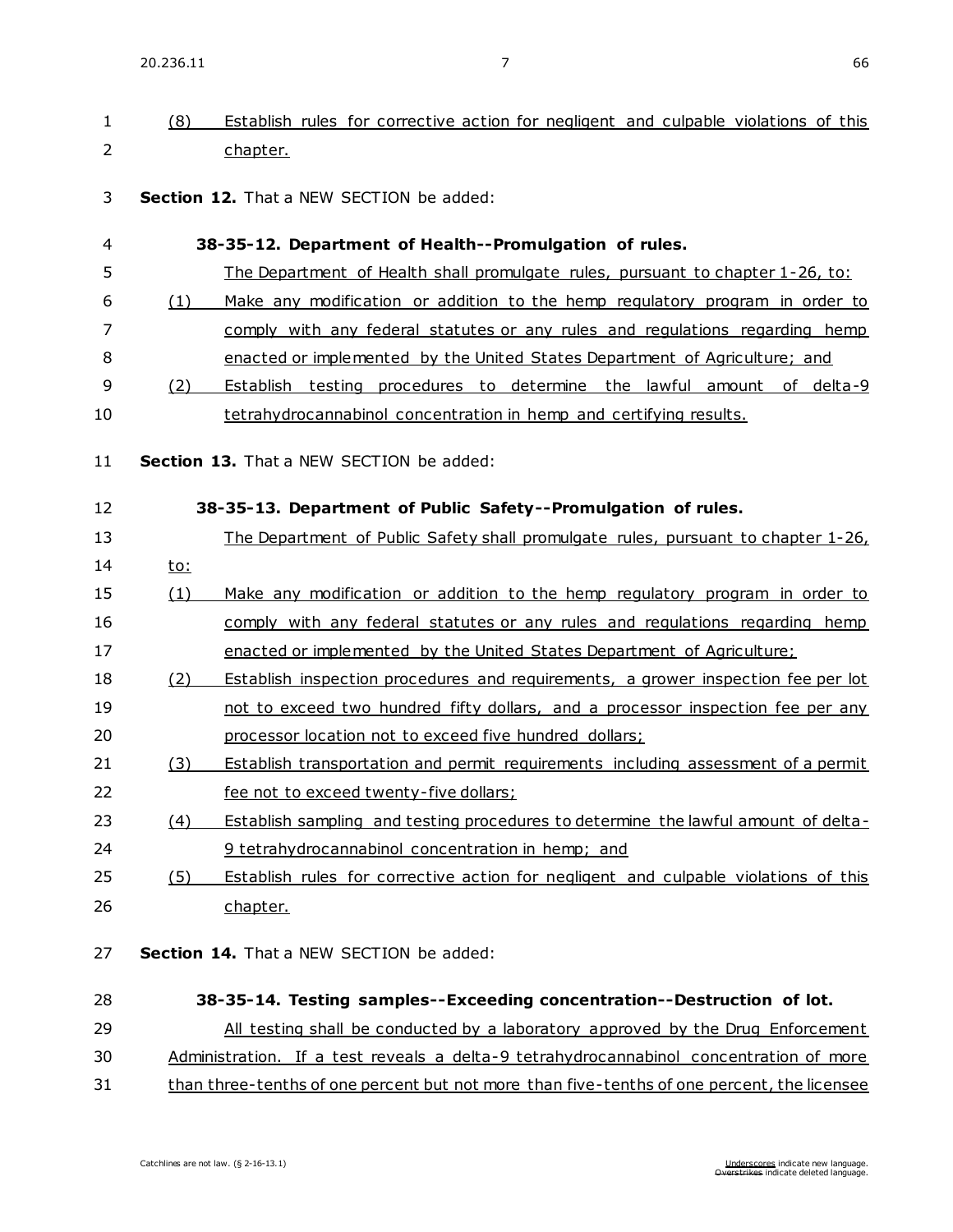| $\mathbf{1}$ | may request a retest at the licensee's expense. If, upon the retesting, the delta-9         |
|--------------|---------------------------------------------------------------------------------------------|
| 2            | tetrahydrocannabinol concentration exceeds three-tenths of one percent, the entire lot      |
| 3            | from which the noncompliant sample was collected shall be destroyed as provided by $\S$ 38- |
| 4            | $35 - 9.$                                                                                   |
| 5            | Section 15. That a NEW SECTION be added:                                                    |
|              |                                                                                             |
| 6            | 38-35-15. State hemp production plan--Submission to United States                           |
| 7            | Department of Agriculture--Establishment of program.                                        |
| 8            | The department shall work with the attorney general to develop a state hemp                 |
| 9            | production plan and submit the plan to the United States Department of Agriculture for      |
| 10           | approval of a program to license the growth, production, storage, processing, and           |
| 11           | transportation of industrial hemp in South Dakota. The department shall establish a         |
| 12           | program once approval is received by the United States Department of Agriculture.           |
| 13           | Section 16. That a NEW SECTION be added:                                                    |
| 14           | 38-35-16. Transportation--Consent to search and seizure--Inspection by law                  |
| 15           | enforcement--Penalty.                                                                       |
| 16           | Any transporter is deemed to have given consent to the reasonable search and                |
| 17           | seizure by law enforcement of any hemp without a warrant to determine the lawful amount     |
| 18           | of delta-9 tetrahydrocannabinol concentration. Any law enforcement officer may require      |
| 19           | any transporter to stop for the purposes of inspection. During a stop, a law enforcement    |
| 20           | officer may collect a sample of any hemp for the purpose of testing for any concentration   |
| 21           | of delta-9 tetrahydrocannabinol that exceeds three-tenths of one percent on a dry weight    |
| 22           | basis. Each sample collected by law enforcement may not exceed eight ounces.                |
| 23           | It is a Class 2 misdemeanor to transport industrial hemp, but not industrial hemp           |
| 24           | product, without appropriate documentation demonstrating compliance with an industrial      |
| 25           | hemp program of a federal, state, or tribal authority, in addition to any permit or         |
| 26           | documentation required by $\S$ 38-35-17.                                                    |
|              |                                                                                             |
| 27           | Section 17. That a NEW SECTION be added:                                                    |
| 28           | 38-35-17. Transportation permit requirements--Two types of transportation                   |
| 29           | permits--Required documentsion.                                                             |
| 30           | An industrial hemp transportation permit is required for any transporter traveling          |
| 31           | within or through the state. No person shall transport hemp in this state concurrently with |
|              |                                                                                             |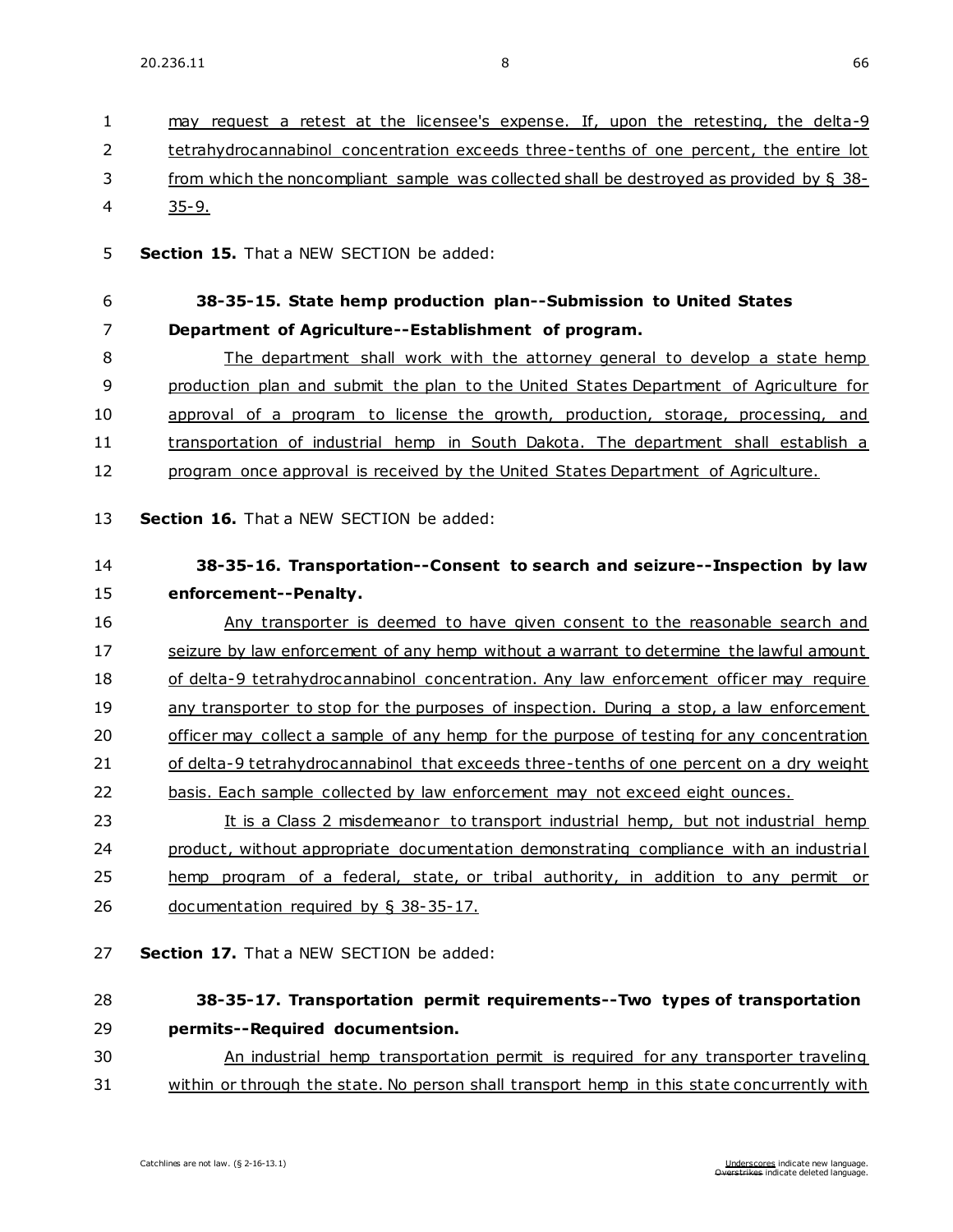any other plant material that is not hemp. During transportation, a transporter shall have the permit in the transporter's physical possession. The Department of Public Safety shall assess an industrial hemp transportation permit fee and the fee shall be deposited in the state highway fund. A transporter shall apply for an industrial hemp transportation permit on a form provided by the Department of Public Safety. The Department of Public Safety shall make available two types of an industrial hemp transportation permit.

 Grower licensees pursuant to § 38-35-3 may apply for the grower licensee transportation permit that shall be exclusively for the transportation of the grower 9 licensee's industrial hemp from the land as described in the licensee's application to the storage location as described in the licensee's application. The grower licensee shall exercise dominion of control over the means of transportation and the storage location at 12 all times. The grower licensee transportation permit is valid for the length of the grower 13 license. During transportation pursuant to the grower licensee transportation permit, the transporter may only be the grower licensee, a key participant, or a person working under contract with or under the direction of the grower licensee. The transporter shall have in 16 the transporter's physical possession a copy of the grower license under which the industrial hemp was grown or produced and a manifest that includes the following information about the industrial hemp being transported: the specific name and address 19 of the transporter, the specific lot from which the hemp was harvested, the destination storage location for the hemp, and the type of vehicle being used.

 All other transporters shall obtain the general hemp transportation permit. During 22 transportation pursuant to the general hemp transportation permit, the transporter shall have in the transporter's physical possession the following documentation:

24 (1) A copy of the license under which the industrial hemp was grown or produced;

- 25 (2) A laboratory report produced by a Drug Enforcement Administration-registered 26 laboratory that confirms the lot of origin of all hemp being transported complies with 7 U.S.C. Chapter 38, Subchapter VII, as provided in 7 C.F.R 990.70(d) and 990.71(d) in effect as of January 1, 2020;
- (3) A signed affirmation from the licensee and the transporter that no illicit drugs or variations of hemp not explicitly authorized by 7 U.S.C. Chapter 38, Subchapter VII will be transported; and
- (4) A bill of lading or manifest that includes the shipment contents, the specific name 33 and address of the transporter, the specific name and address of the origin and lot of origin, the destination of the shipment, the total weight of the load, and the type of vehicle being used.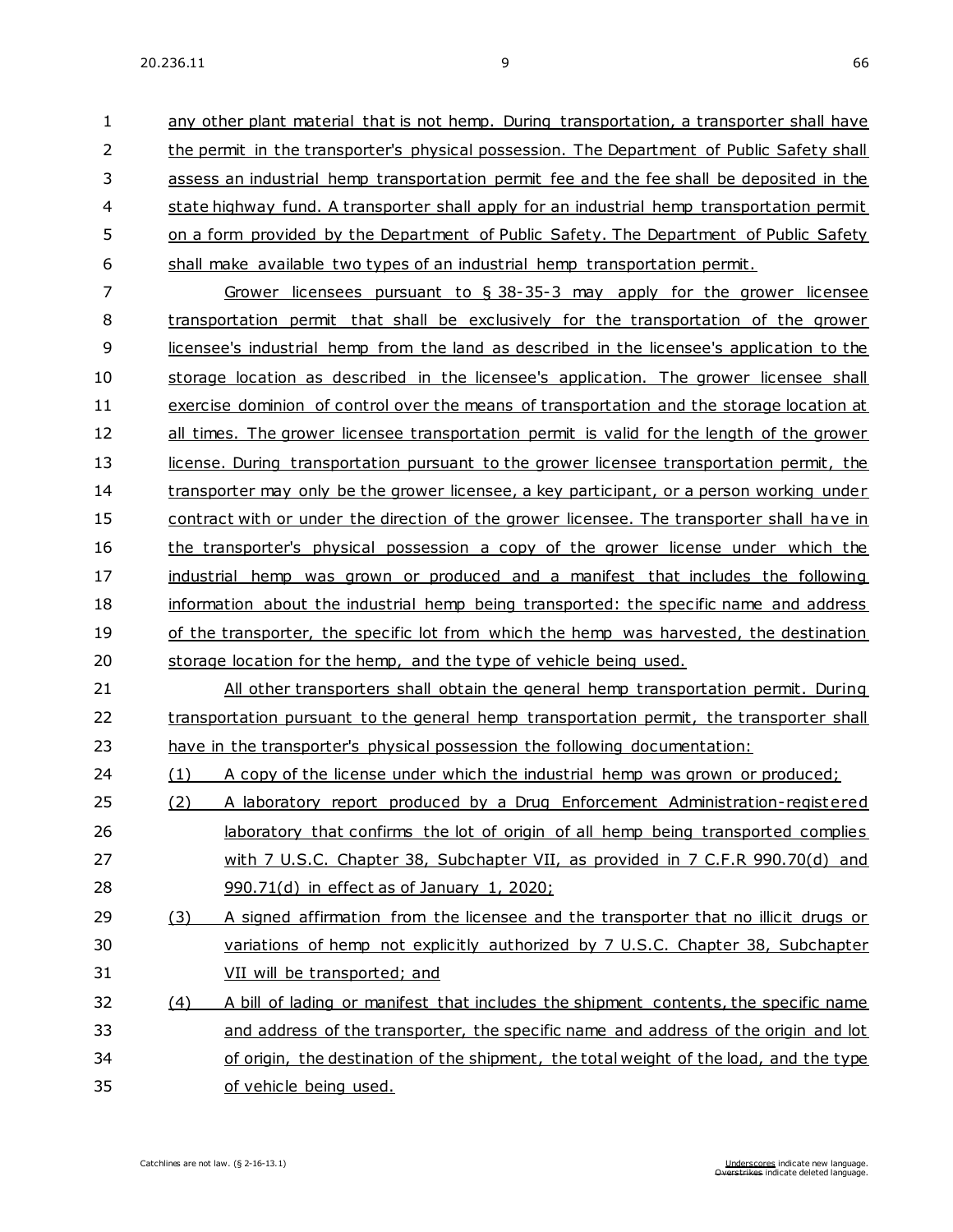| 1  | A transporter, applying for either type of permit, shall submit a permit form to the         |
|----|----------------------------------------------------------------------------------------------|
| 2  | Department of Public Safety at least five business days before the trip. A transporter who   |
| 3  | falsifies any information contained on a permit form submitted to the Department of Public   |
| 4  | Safety shall be reported to the hemp program under which the industrial hemp being           |
| 5  | transported was grown, in addition to any other sanction or criminal charge allowed under    |
| 6  | this chapter or title 22. Failure to physically possess an appropriate permit and all proper |
| 7  | documentation is probable cause to believe that the substance being transported is subject   |
| 8  | to the provisions of $\S$ 38-35-9 and is probable cause to believe that the transporter is   |
| 9  | subject to the provisions of chapter 22-42. No political subdivision, agency, law            |
| 10 | enforcement officer, or the state is liable for the seizure, spoilage, or destruction of any |
| 11 | hemp shipment that does not meet the requirements of this chapter, regardless of whether     |
| 12 | the shipment is later established to be industrial hemp.                                     |
|    |                                                                                              |

- 13 **Section 18.** That a NEW SECTION be added:
- 

#### 14 **38-35-18. Rules of United States Department of Agriculture.**

15 Each applicant, licensee, key participant, and transporter of industrial hemp, other 16 than industrial hemp product, shall abide by any rules set forth by the United States 17 Department of Agriculture.

18 **Section 19.** That a NEW SECTION be added:

### 19 **38-35-19. Reporting to attorney general.**

20 The attorney general shall annually collect and compile information, statistical and 21 otherwise, which will, as far as practicable, present an accurate survey and may be useful 22 in the study of the effect legalizing industrial hemp has had on controlled substance and 23 marijuana prosecutions in this state, including the extent and character of alleged crimes 24 not prosecuted or dismissed, the operations of police in drug investigations, the charging 25 discretion of prosecuting attorneys, and the administration of criminal justice due to the 26 legalization of industrial hemp. All information collected under this section shall be 27 reported annually to the Governor and Legislature by December first each year.

28 **Section 20.** That a NEW SECTION be added:

### 29 **38-35-20. Coordination with other government entities.**

30 The department, Department of Health, and Department of Public Safety may

31 provide to another state, local, tribal, or federal government entity, any specific licensee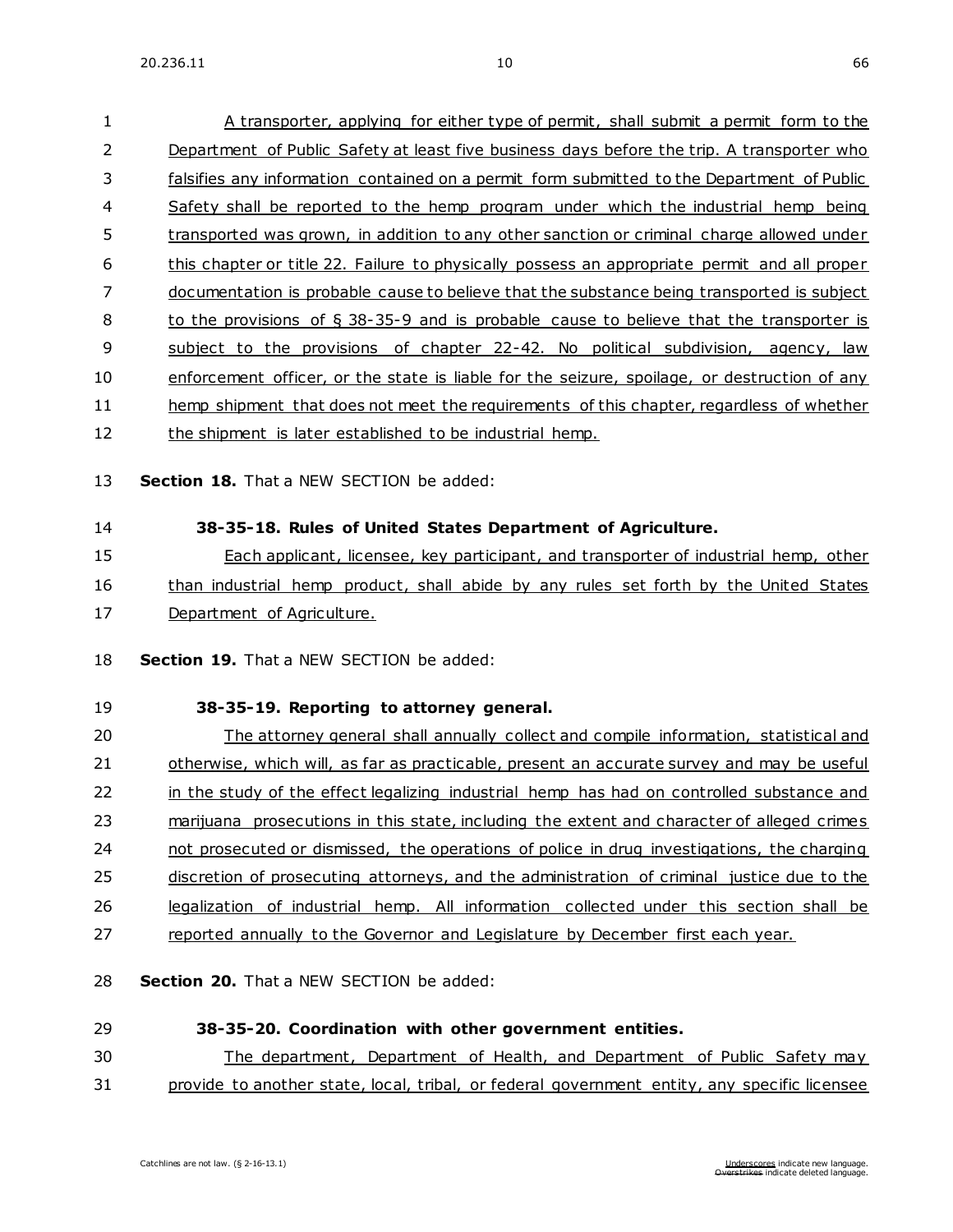1 or permittee information as may be necessary to verify the legality or compliance of any

 licensee or permitee under this chapter. Application for, and receipt of, a license or permit under this chapter serves as the applicant's consent to provide information without prior notice or disclosure to the applicant that the information will be or has been shared. **Section 21.** That a NEW SECTION be added: **38-35-21. Industrial hemp for smoking prohibited--Penalty.** The sale or use of industrial hemp for smoking or inhaling is prohibited. A violation of this section is a Class 1 misdemeanor. **Section 22.** [That § 22-42-1 be AMENDED:](https://sdlegislature.gov/Statutes/Codified_Laws/DisplayStatute.aspx?Type=Statute&Statute=22-42-1) **[22-42-1. D](https://sdlegislature.gov/Statutes/Codified_Laws/DisplayStatute.aspx?Type=Statute&Statute=22-42-1)efinitions.**  Terms used in this chapter mean: (1) "Controlled drug or substance," a drug or substance, or an immediate precursor of a drug or substance, listed in Schedules I through IV. The term includes an altered 14 state of a drug or substance listed in Schedules I through IV absorbed into the human body; (2) "Counterfeit substance," a controlled drug or substance which, or the container of 17 labeling of which, without authorization, bears the trade-mark, trade name, or other identifying mark, imprint, number, or device, or any likeness thereof, of a manufacturer, distributor, or dispenser other than the person or persons who manufactured, distributed, or dispensed such substance and which thereby falsely 21 purports or is represented to be the product of, or to have been distributed by, such other manufacturer, distributor, or dispenser; (3) "Deliver" or "delivery," the actual or constructive transfer of a controlled drug, substance, or marijuana whether or not there exists an agency relationship; (4) "Dispense," to deliver a controlled drug or substance to the ultimate user or human research subject by or pursuant to the lawful order of a practitioner, including the prescribing, administering, packaging, labeling, or compounding necessary to 28 prepare the substance for such delivery, and a dispenser is one who dispenses; 29 (5) "Distribute," to deliver a controlled drug, substance, or marijuana. Distribution means the delivery of a controlled drug, substance, or marijuana; (6) "Manufacture," the production, preparation, propagation, compounding, or processing of a controlled drug or substance, either directly or indirectly by extraction from substances of natural origin, or independently by means of chemical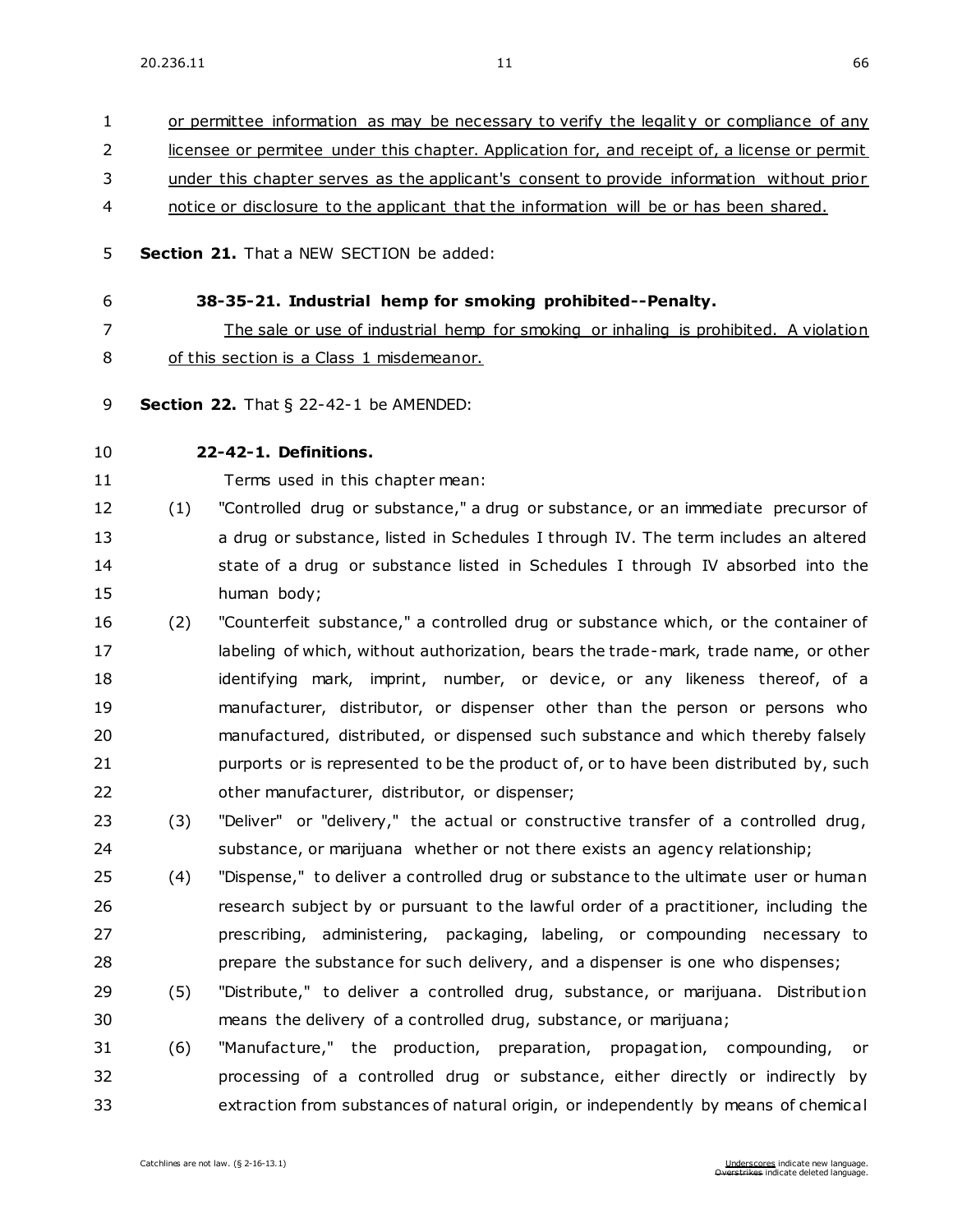synthesis or by a combination of extraction and chemical synthesis. A manufacturer includes any person who packages, repackages, or labels any container of any controlled drug or substance, except practitioners who dispense or compound prescription orders for delivery to the ultimate user;

- (7) "Marijuana," all parts of any plant of the genus cannabis, whether growing or not, in its natural and unaltered state, except for drying or curing and crushing or crumbling. The term includes an altered state of marijuana absorbed into the human body. The term does not include fiber produced from the mature stalks of such **plant, or oil or cake made from the seeds of such plant.** The term does not include 10 the plant Cannabis sativa L. and any part of that plant, including the seeds thereof and all derivatives, extracts, cannabinoids, isomers, acids, salts, and salts of 12 isomers, whether growing or not, with a delta-9 tetrahydrocannabinol concentration 13 of not more than three-tenths of one percent on a dry weight basis;
- (8) "Practitioner," a doctor of medicine, osteopathy, podiatry, dentistry, optometry, or veterinary medicine licensed to practice his profession, or pharmacists licensed to practice their profession; physician's assistants certified to practice their profession; government employees acting within the scope of their employment; and persons permitted by certificates issued by the Department of Health to distribute, dispense, conduct research with respect to, or administer a substance controlled by chapter [34-20B;](https://sdlegislature.gov/Statutes/Codified_Laws/DisplayStatute.aspx?Type=Statute&Statute=34-20B)
- (9) "Precursor" or "immediate precursor," a substance which the Department of Health has found to be and by rule designates as being a principal compound commonly used or produced primarily for use, and which is an immediate chemical intermediary used or likely to be used, in the manufacture of a controlled drug or substance, the control of which is necessary to prevent, curtail, or limit such manufacture;
- (10) "Schedule I," "Schedule II," "Schedule III," and "Schedule IV," those schedules of drugs, substances, and immediate precursors listed in chapter [34-20B;](https://sdlegislature.gov/Statutes/Codified_Laws/DisplayStatute.aspx?Type=Statute&Statute=34-20B)
- (11) "Ultimate user," a person who lawfully possesses a controlled drug or substance for that person's own use or for the use of a member of that person's household or for administration to an animal owned by that person or by a member of that person's household.
- **Section 23.** [That § 34-20B-1 be AMENDED:](https://sdlegislature.gov/Statutes/Codified_Laws/DisplayStatute.aspx?Type=Statute&Statute=34-20B-1)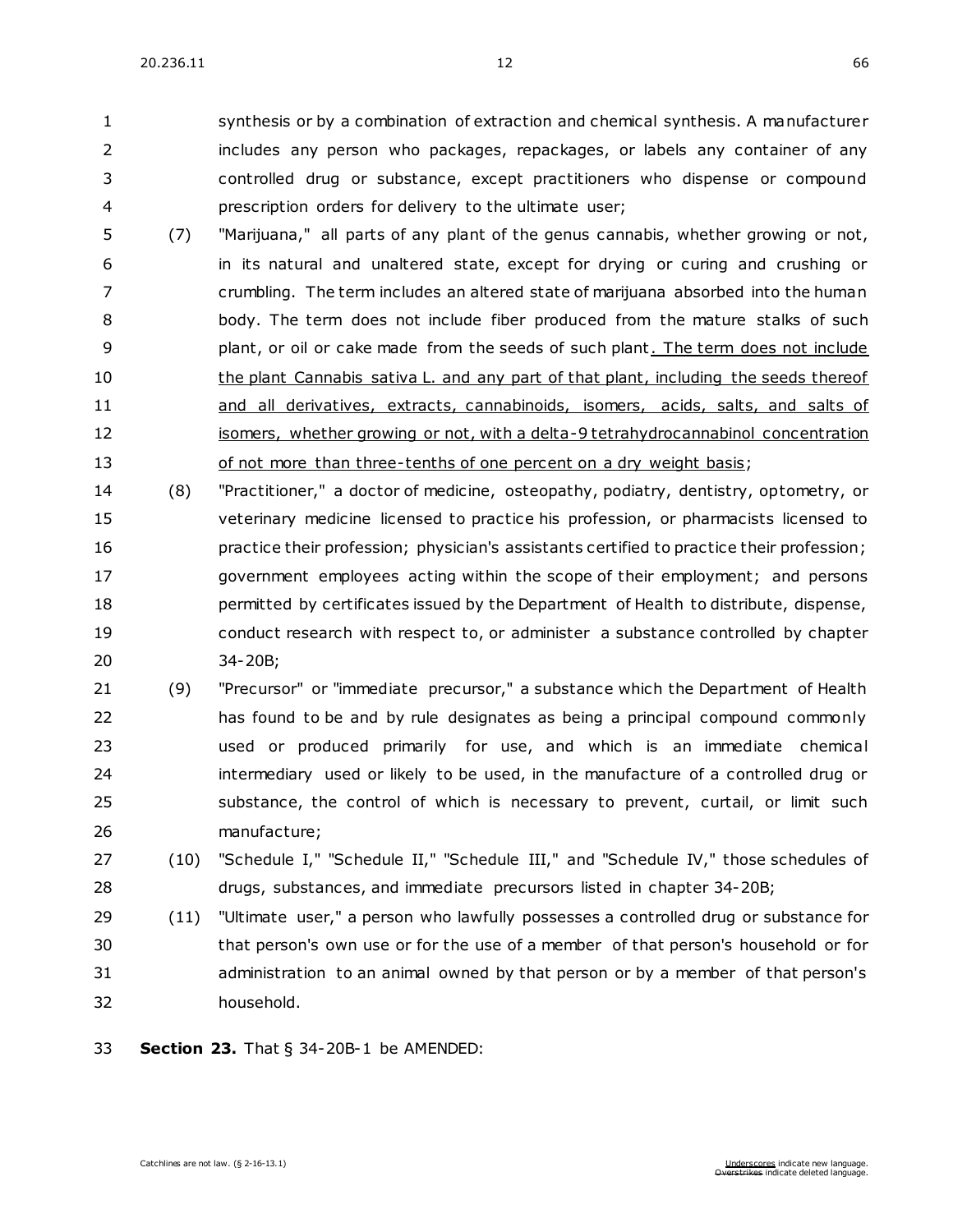#### **[34-20B-1. D](https://sdlegislature.gov/Statutes/Codified_Laws/DisplayStatute.aspx?Type=Statute&Statute=34-20B-1)efinitions.**

Terms as used in this chapter mean:

- (1) "Administer," to deliver a controlled drug or substance to the ultimate user or human research subject by injection, inhalation, or ingestion, or by any other means;
- (2) "Agent," an authorized person who acts on behalf of or at the direction of a manufacturer, distributor, or dispenser and includes a common or contract carrier, public warehouseman, or employee thereof;
- (3) "Control," to add, remove, or change the placement of a drug, substance, or immediate precursor under §§ [34-20B-27](https://sdlegislature.gov/Statutes/Codified_Laws/DisplayStatute.aspx?Type=Statute&Statute=34-20B-27) and [34-20B-28;](https://sdlegislature.gov/Statutes/Codified_Laws/DisplayStatute.aspx?Type=Statute&Statute=34-20B-28)
- (4) "Counterfeit substance," a controlled drug or substance which, or the container or 12 labeling of which, without authorization, bears the trademark, trade name, or other 13 identifying mark, imprint, number, or device, or any likeness thereof, of a manufacturer, distributor, or dispenser other than the person or persons who manufactured, distributed, or dispensed such substance and which thereby falsely **purports or is represented to be the product of, or to have been distributed by, such** other manufacturer, distributor, or dispenser;
- (5) "Deliver" or "delivery," the actual, constructive, or attempted transfer of a controlled drug, substance, or marijuana whether or not there exists an agency relationship;
- (6) "Department," the Department of Health created by chapter [1-43;](https://sdlegislature.gov/Statutes/Codified_Laws/DisplayStatute.aspx?Type=Statute&Statute=1-43)
- (7) "Dispense," to deliver a controlled drug or substance to the ultimate user or human research subject by or pursuant to the lawful order of a practitioner, including the prescribing, administering, packaging, labeling, or compounding necessary to prepare the substance for such delivery, and a dispenser is one who dispenses;
- (8) "Distribute," to deliver a controlled drug, substance, or marijuana. A distributor is a person who delivers a controlled drug, substance, or marijuana;
- 28 (9) "Hashish," the resin extracted from any part of any plant of the genus cannabis<sub>7</sub> 29 commonly known as the marijuana plant that contains a delta-9 tetrahydrocannabinol concentration of more than three-tenths of one percent on a dry weight basis;
- (10) "Imprisonment," imprisonment in the state penitentiary unless the penalty specifically provides for imprisonment in the county jail;
- (11) "Manufacture," the production, preparation, propagation, compounding, or processing of a controlled drug or substance, either directly or indirectly by

Catchlines are not law. (§ [2-16-13.1\)](https://sdlegislature.gov/Statutes/Codified_Laws/DisplayStatute.aspx?Type=Statute&Statute=2-16-13.1) Underscores indicate new language.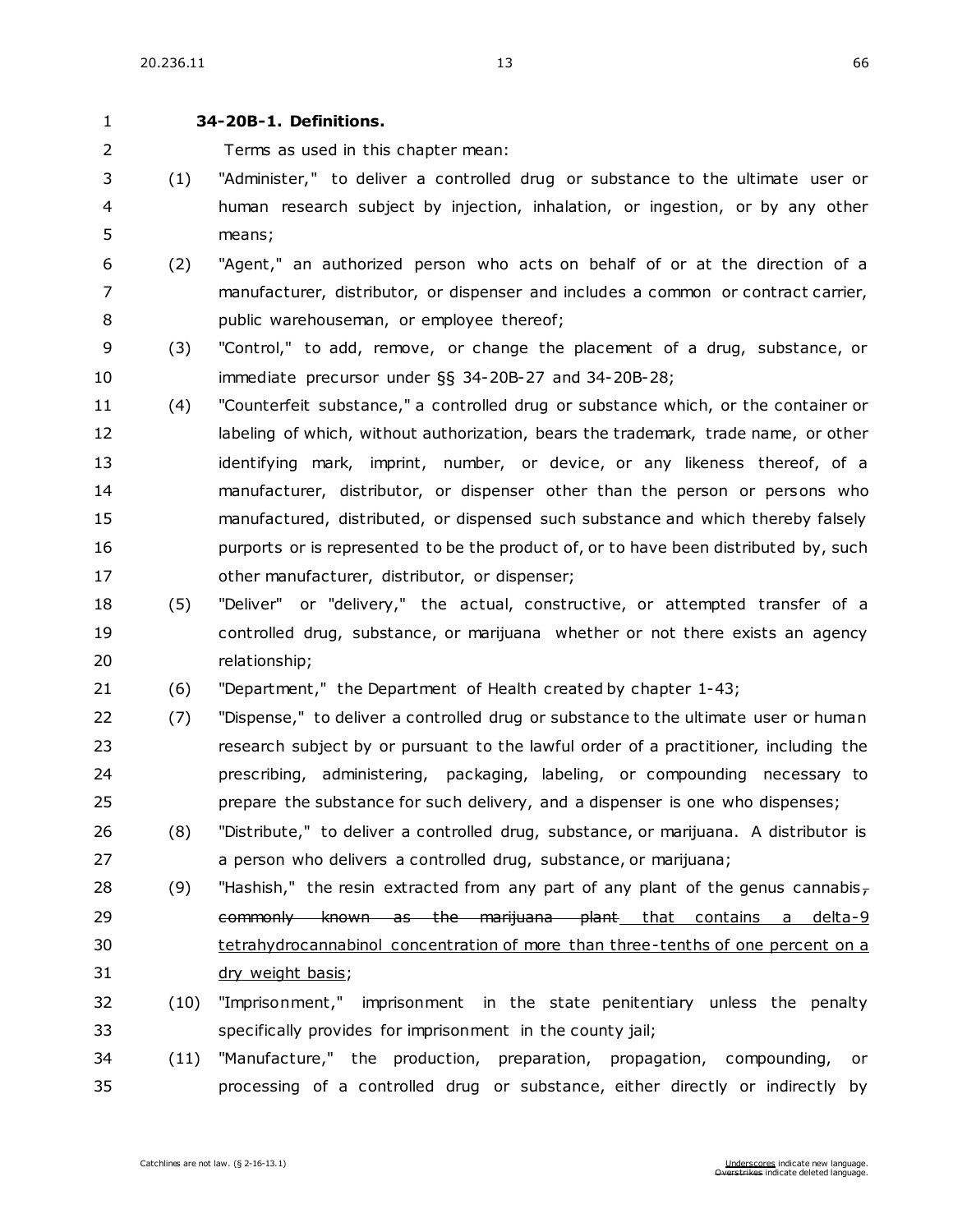extraction from substances of natural origin, or independently by means of chemical synthesis or by a combination of extraction and chemical synthesis. A manufacturer includes any person who packages, repackages, or labels any container of any controlled drug or substance, except practitioners who dispense or compound prescription orders for delivery to the ultimate consumer;

- (12) "Marijuana," all parts of any plant of the genus cannabis, whether growing or not; the seeds thereof; and every compound, manufacture, salt, derivative, mixture, or preparation of such plant or its seeds. The term does not include fiber produced from the mature stalks of the plant, or oil or cake made from the seeds of the plant, 10 or the resin when extracted from any part of the plant, or cannabidiol-in a drug **product approved by the United States Food and Drug Administration.** The term 12 does not include the plant Cannabis sativa L. and any part of that plant, including 13 the seeds thereof and all derivatives, extracts, cannabinoids, isomers, acids, salts, and salts of isomers, whether growing or not, with a delta-9 tetrahydrocannabinol concentration of not more than three-tenths of one percent on a dry weight basis;
- (13) "Narcotic drug," any of the following, whether produced directly or indirectly by extraction from substances of vegetable origin or independently by means of chemical synthesis, or by a combination of extraction and chemical synthesis:
- 
- 19 (a) Opium, coca leaves, and opiates;
- (b) A compound, manufacture, salt, derivative, or preparation of opium, coca 21 leaves, or opiates;
- (c) A substance (and any compound, manufacture, salt, derivative, or preparation thereof) which is chemically identical with any of the substances referred to in subsections (a) and (b) of this subdivision;
- except that the term, narcotic drug, as used in this chapter does not include decocainized coca leaves or extracts of coca leaves, which extracts do not contain cocaine or ecgonine;
- (14) "Opiate" or "Opioid," any controlled drug or substance having an addiction- sustaining liability similar to morphine or being capable of conversion into a drug having such addiction-forming or addiction-sustaining liability;
- (15) "Opium poppy," the plant of the species papaver somniferum L., except the seeds thereof;
- (16) "Person," any corporation, association, limited liability company, partnership or one or more individuals;
- (17) "Poppy straw," all parts, except the seeds, of the opium poppy, after mowing;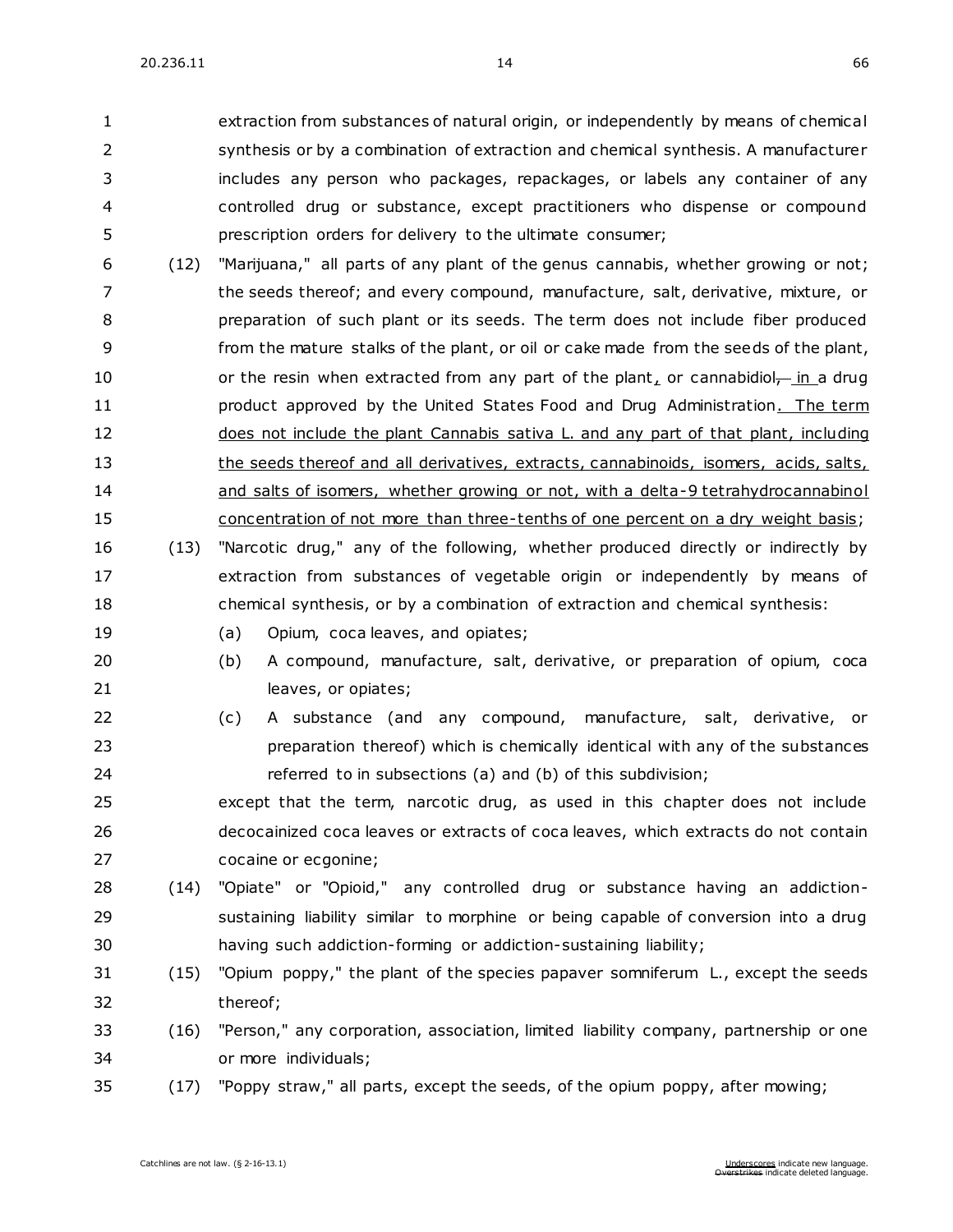| $\mathbf{1}$   | (18)                 | "Practitioner," a doctor of medicine, osteopathy, podiatry, optometry, dentistry, or    |
|----------------|----------------------|-----------------------------------------------------------------------------------------|
| $\overline{2}$ |                      | veterinary medicine licensed to practice their profession, or pharmacists licensed to   |
| 3              |                      | practice their profession; physician assistants certified to practice their profession; |
| 4              |                      | certified nurse practitioners and certified nurse midwives to practice their            |
| 5              |                      | profession; government employees acting within the scope of their employment;           |
| 6              |                      | and persons permitted by certificates issued by the department to distribute,           |
| 7              |                      | dispense, conduct research with respect to, or administer a substance controlled by     |
| 8              |                      | this chapter;                                                                           |
| 9              | (18A)(19)            | "Prescribe," an order of a practitioner for a controlled drug or substance.             |
| 10             | $\frac{(19)(20)}{2}$ | "Production," the manufacture, planting, cultivation, growing, or harvesting            |
| 11             |                      | of a controlled drug or substance;                                                      |
| 12             | <del>(20)</del> (21) | "State," the State of South Dakota;                                                     |
| 13             | $\frac{(21)(22)}{2}$ | "Ultimate user," a person who lawfully possesses a controlled drug or                   |
| 14             |                      | substance for personal use or for the use of a member of the person's household or      |
| 15             |                      | for administration to an animal owned by the person or by a member of the person's      |
| 16             |                      | household;                                                                              |
| 17             | $\frac{(22)(23)}{2}$ | "Controlled substance analogue," any of the following:                                  |
| 18             | (a)                  | A substance that differs in its chemical structure to a controlled substance            |
| 19             |                      | listed in or added to the schedule designated in schedule I or II only by               |
| 20             |                      | substituting one or more hydrogens with halogens or by substituting one                 |
| 21             |                      | halogen with a different halogen; or                                                    |
| 22             | (b)                  | A substance that is an alkyl homolog of a controlled substance listed in or             |
| 23             |                      | added to schedule I or II; or                                                           |
| 24             | (c)                  | A substance intended for human consumption; and                                         |
| 25             |                      | The chemical structure of which is substantially similar to the chemical<br>(i)         |
| 26             |                      | structure of a controlled substance in schedule I or II;                                |
| 27             |                      | Which has a stimulant, depressant, or hallucinogenic effect on the<br>(ii)              |
| 28             |                      | central nervous system that is substantially similar to or greater than                 |
| 29             |                      | the stimulant, depressant, or hallucinogenic effect on the central                      |
| 30             |                      | nervous system of a controlled substance in schedule I or II; or                        |
| 31             |                      | With respect to a particular person, which such person represents or<br>(iii)           |
| 32             |                      | intends to have a stimulant, depressant, or hallucinogenic effect on the                |
| 33             |                      | central nervous system that is substantially similar to or greater than                 |
| 34             |                      | the stimulant, depressant, or hallucinogenic effect on the central                      |
| 35             |                      | nervous system of a controlled substance in schedule I or II;                           |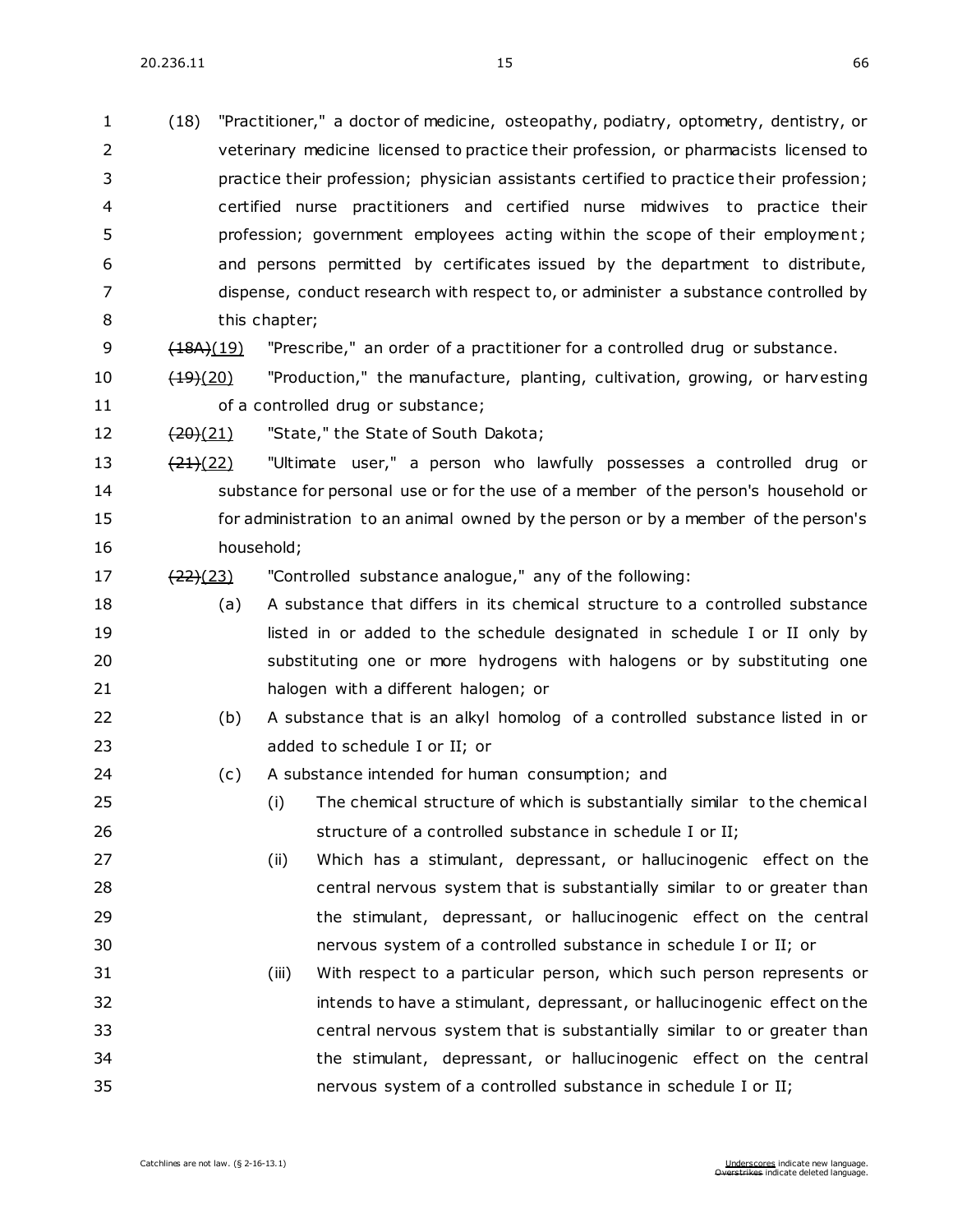| 1  |                                                                                 | However, the term, controlled substance analogue, does not include a controlled             |  |
|----|---------------------------------------------------------------------------------|---------------------------------------------------------------------------------------------|--|
| 2  | substance or any substance for which there is an approved new drug application. |                                                                                             |  |
| 3  |                                                                                 | Section 24. That § 34-20B-14 be AMENDED:                                                    |  |
| 4  |                                                                                 | 34-20B-14. Hallucinogenic substances specifically included in Schedule I.                   |  |
| 5  |                                                                                 | Any material, compound, mixture, or preparation which contains any quantity of              |  |
| 6  |                                                                                 | the following hallucinogenic substances, their salts, isomers, and salts of isomers, is     |  |
| 7  |                                                                                 | included in Schedule I, unless specifically excepted, whenever the existence of such salts, |  |
| 8  |                                                                                 | isomers, and salts of isomers is possible within the specific chemical designation:         |  |
| 9  | (1)                                                                             | Bufotenine;                                                                                 |  |
| 10 | (2)                                                                             | Diethyltryptamine (DET);                                                                    |  |
| 11 | (3)                                                                             | Dimethyltryptamine (DMT);                                                                   |  |
| 12 | (4)                                                                             | 5-methoxy-N, N-Dimethyltryptamine (5-MeO-DMT);                                              |  |
| 13 | (5)                                                                             | 5-methoxy-3, 4-methylenedioxy amphetamine;                                                  |  |
| 14 | (6)                                                                             | 4-bromo-2, 5-dimethoxyamphetamine;                                                          |  |
| 15 | (7)                                                                             | 4-methoxyamphetamine;                                                                       |  |
| 16 | (8)                                                                             | 4-methoxymethamphetamine;                                                                   |  |
| 17 | (9)                                                                             | 4-methyl-2, 5-dimethoxyamphetamine;                                                         |  |
| 18 | (10)                                                                            | Hashish and hash oil;                                                                       |  |
| 19 | (11)                                                                            | Ibogaine;                                                                                   |  |
| 20 | (12)                                                                            | Lysergic acid diethylamide;                                                                 |  |
| 21 | (13)                                                                            | Mescaline;                                                                                  |  |
| 22 | (14)                                                                            | N-ethyl-3-piperidyl benzilate;                                                              |  |
| 23 | (15)                                                                            | N-methyl-3-piperidyl benzilate;                                                             |  |
| 24 |                                                                                 | (16) 1-(-(2-thienyl)cyclohexyl) piperidine (TCP);                                           |  |
| 25 | (17)                                                                            | Peyote, except that when used as a sacramental in services of the Native American           |  |
| 26 |                                                                                 | church in a natural state which is unaltered except for drying or curing and cutting        |  |
| 27 |                                                                                 | or slicing, it is hereby excepted;                                                          |  |
| 28 | (18)                                                                            | Psilocybin;                                                                                 |  |
| 29 | (19)                                                                            | Psilocyn;                                                                                   |  |
| 30 | (20)                                                                            | Tetrahydrocannabinol, other than that which occurs in industrial hemp as defined            |  |
| 31 |                                                                                 | in § 38-35-1 or marijuana in its natural and unaltered state, including any                 |  |
| 32 |                                                                                 | compound, except nabilone or compounds listed under a different schedule,                   |  |

33 structurally derived from 6,6N dimethyl-benzo[c]chromene by substitution at the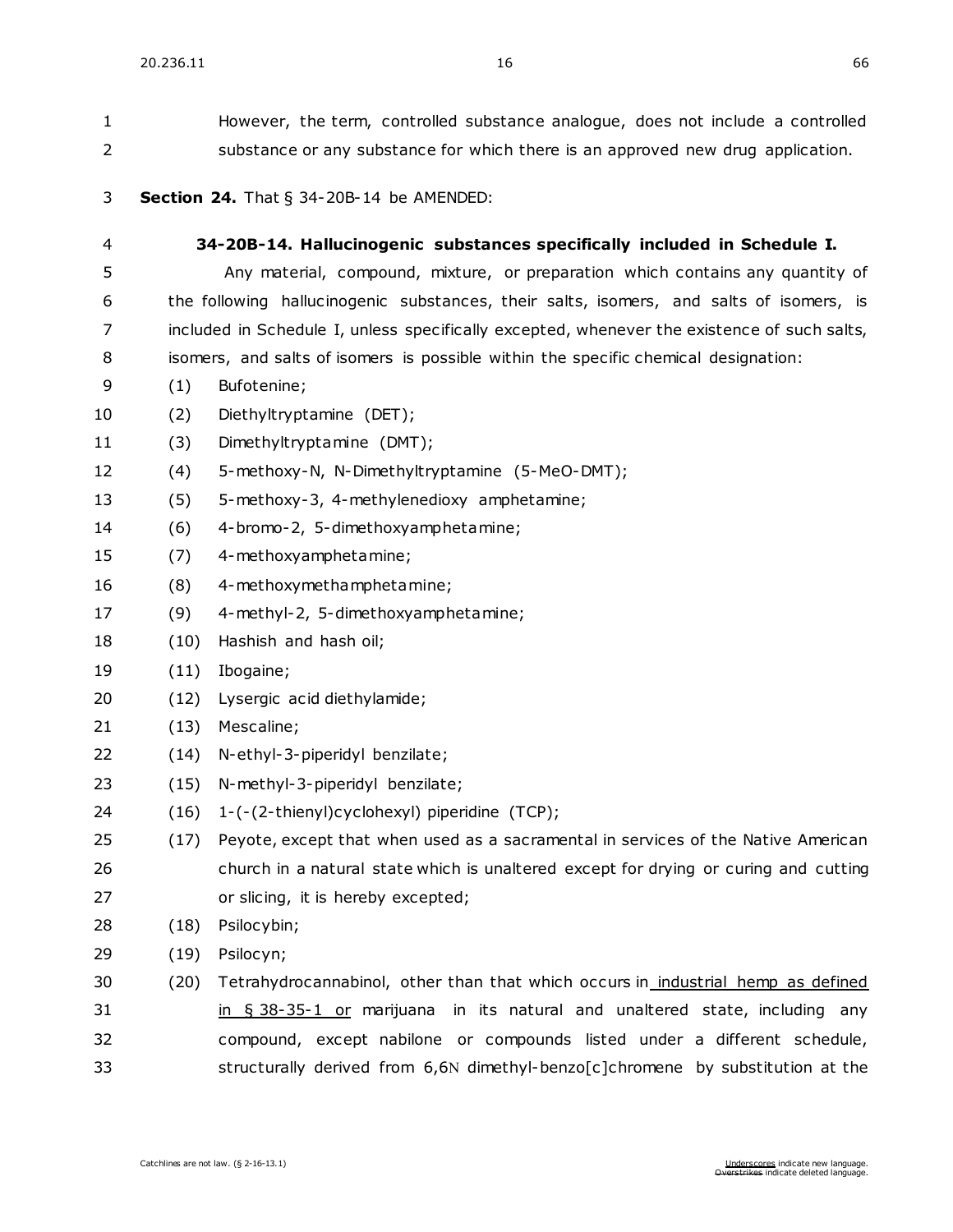| 1  |      | 3-position with either alkyl (C3 to C8), methyl cycloalkyl, or adamantyl groups,      |  |  |  |
|----|------|---------------------------------------------------------------------------------------|--|--|--|
| 2  |      | whether or not the compound is further modified in any of the following ways:         |  |  |  |
| 3  |      | By partial to complete saturation of the C-ring; or<br>(a)                            |  |  |  |
| 4  |      | (b)<br>By substitution at the 1-position with a hydroxyl or methoxy group; or         |  |  |  |
| 5  |      | By substitution at the 9-position with a hydroxyl, methyl, or methylhydoxyl<br>(c)    |  |  |  |
| 6  |      | group; or                                                                             |  |  |  |
| 7  |      | By modification of the possible 3-alkyl group with a 1,1N dimethyl moiety, a<br>(d)   |  |  |  |
| 8  |      | 1,1N cyclic moiety, an internal methylene group, an internal acetylene group,         |  |  |  |
| 9  |      | or a terminal halide, cyano, azido, or dimethylcarboxamido group.                     |  |  |  |
| 10 |      | Some trade and other names: JWH-051; JWH-057; JWH-133; JWH-359; HHC; AM-              |  |  |  |
| 11 |      | 087; AM-411; AM-855, AM-905; AM-906; AM-2389; HU-210; HU-211; HU-243;                 |  |  |  |
| 12 |      | HU-336;                                                                               |  |  |  |
| 13 | (21) | 3, 4, 5-trimethoxy amphetamine;                                                       |  |  |  |
| 14 | (22) | 3, 4-methylenedioxy amphetamine;                                                      |  |  |  |
| 15 | (23) | 3-methoxyamphetamine;                                                                 |  |  |  |
| 16 | (24) | 2, 5-dimethoxyamphetamine;                                                            |  |  |  |
| 17 | (25) | 2-methoxyamphetamine;                                                                 |  |  |  |
| 18 | (26) | 2-methoxymethamphetamine;                                                             |  |  |  |
| 19 | (27) | 3-methoxymethamphetamine;                                                             |  |  |  |
| 20 | (28) | Phencyclidine;                                                                        |  |  |  |
| 21 | (29) | 3, 4-methylenedioxymethamphetamine (MDMA);                                            |  |  |  |
| 22 | (30) | 3, 4-methylenedioxy-N-ethylamphetamine;                                               |  |  |  |
| 23 | (31) | N-hydroxy-3, 4-methylenedioxyamphetamine;                                             |  |  |  |
| 24 | (32) | 4-methylaminorex (also known as 2-Amino-4-methyl/x-5-phenyl-2-oxazoline);             |  |  |  |
| 25 |      | (33) 2,5 Dimethoxy-4-ethylamphetamine;                                                |  |  |  |
| 26 | (34) | N, N-Dimethylamphetamine;                                                             |  |  |  |
| 27 | (35) | 1-(1-(2-thienyl)cyclohexyl)pyrrolidine;                                               |  |  |  |
| 28 | (36) | Aminorex;                                                                             |  |  |  |
| 29 | (37) | Cathinone and other variations, defined as any compound, material, mixture,           |  |  |  |
| 30 |      | preparation or other product unless listed in another schedule or an approved FDA     |  |  |  |
| 31 |      | drug (e.g. buproprion, pyrovalerone), structurally derived from 2-aminopropan-1-      |  |  |  |
| 32 |      | one by substitution at the 1-position with either phenyl, naphthyl, or thiophene ring |  |  |  |
| 33 |      | systems, whether or not the compound is further modified in any of the following      |  |  |  |
| 34 |      | ways:                                                                                 |  |  |  |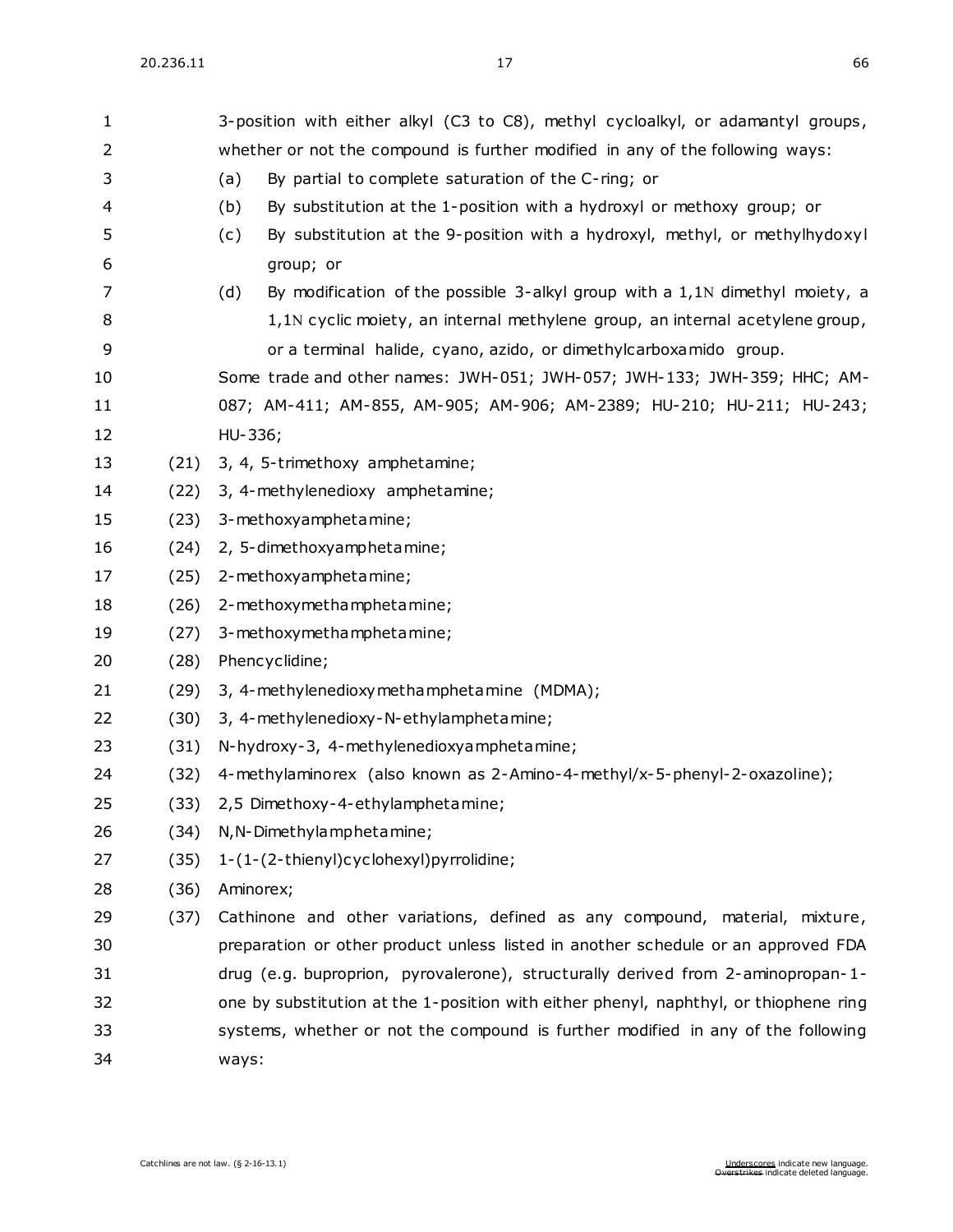1 (a) By substitution in the ring system to any extent with alkyl, alkylenedioxy, alkoxy, haloalkyl, hydroxyl, or halide substituents, whether or not further substituted in the ring system by one or more other univalent substitutents;

 (b) By substitution at the 3-position with an acyclic alkyl substituent; (c) By substitution at the 2-amino nitrogen atom with alkyl, dialkyl, benzyl, or methoxybenzyl groups or by inclusion of the 2-amino nitrogen atom in a cyclic 7 structure. Some trade or other names: methcathinone, 4-methyl-N-methylcathinone (mephedrone); 3,4-methylenedioxy-N-methylcathinone (methylone); 3,4- methylenedioxypyrovalerone (MDPV); Naphthylpyrovalerone (naphyrone); 4- flouromethcathinone (flephedrone); 4-methoxymethcathinone (methedrone; Bk- PMMA); Ethcathinone (N-Ethylcathinone); 3,4-methylenedioxyethcathinone (ethylone); Beta-keto-N-methyl-3,4-benzodioxyolybutanamine (butylone); N,N- dimethylcathinone (metamfepramone); Alpha-pyrrolidinopropiophenone (alpha- PPP); 4-methoxy-alpha-pyrrolidinopropiophenone (MOPPP); 3,4- methylenedioxyalphapyrrolidinopropiophenone (MDPPP); Alpha-17 pyrrolidinovalerophenone (alpha-PVP); 3-fluoromethcathinone; 4N-Methyl-alpha- pyrrolidinobutiophenone (MPBP); Methyl-&agr;;-pyrrolindinopropiophe none (MPPP); Methyl-&agr;;-pyrrolidino-hexanophenone (MPHP); Buphedrone; Methyl- N-ethylcathinone; Pentedrone; Dimethylmethcathinone (DMMC); Dimethylethcathinone (DMEC); Methylenedioxymethcathinone (MDMC); Pentylone; Ethylethcathinone; Ethylmethcathinone; Fluoroethcathinone; methyl-alpha- pyrrolidinobutiophenone (MPBP); Methylecathinone (MEC); Methylenedioxy-alpha- pyrrolidinobutiophenone (MDPBP); Methoxymethcathinone (MOMC); Methylbuphedrone (MBP); Benzedrone (4-MBC); Dibutylone (DMBDB); Dimethylone (MDDMA); Diethylcathinone; Eutylone (EBDB); N-ethyl-N- Methylcathinone; N-ethylbuphedrone, 1-(1,3-benzodioxol-5-yl)2- (ethylamino)pentan-1-one (N-Ethylpentylone); 4'-Methyl-alpha- pyrrolidinopropiophenone (4-MEPPP, MPPP or MαPPP); alpha- Pyrrolidinobutiophenone (α;PBP); 1-(1,3-benzodioxol-5-yl)-2-(tert- butylamino)propan-1-one (Tertylone); 1-(1,3-benzodioxol-5-yl)-2- (ethylamino)hexan-1-one (N-ethyl Hexylone); (38) 2,5-Dimethoxy-4-ethylamphetamine (DOET); (39) Alpha-ethyltryptamine; (40) 4-Bromo-2,5-dimethoxy phenethylamine;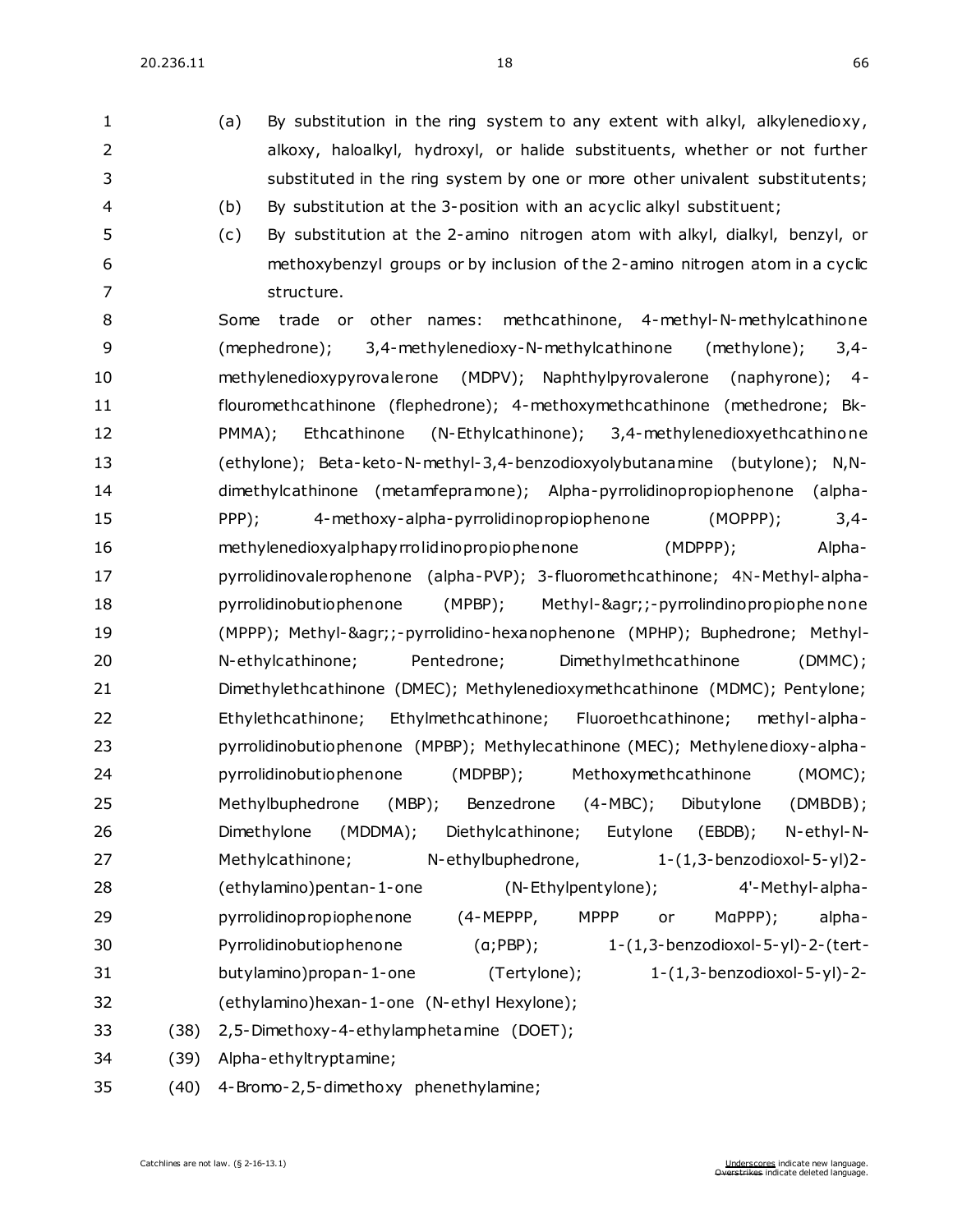(41) 2,5-dimethoxy-4-(n)-propylthiophenethylamine (2C-T-7);

- (42) 1-(3-trifluoromethylphenyl) piperazine (TFMPP);
- (43) Alpha-methyltryptamine (AMT);
- (44) 5-methoxy-N,N-diisopropyltryptamine (5-MeO-DIPT);
- (45) 5-methoxy-N,N-dimethyltryptamine (5-MeO-DMT);
- (46) Synthetic cannabinoids. Any material, compound, mixture, or preparation that is not listed as a controlled substance in another schedule, is not an FDA-approved drug, and contains any quantity of the following substances, their salts, isomers (whether optical, positional, or geometric), homologues, modifications of the indole ring by nitrogen heterocyclic analog substitution or nitrogen heterocyclic analog substitution of the phenyl, benzyl, naphthyl, adamantly, cyclopropyl, cumyl, or propionaldehyde structure, and salts of isomers, homologues, and modifications , unless specifically excepted, whenever the existence of these salts, isomers, homologues, modifications, and salts of isomers, homologues, and modifications is possible within the specific chemical designation:
- (a) Naphthoylindoles. Any compound containing a 2-(1- naphthoyl)indole or 3- (1-naphthoyl)indole structure with substitution at the nitrogen atom of the 18 indole ring by an alkyl, haloalkyl, alkenyl, cycloalkylmethyl, cycloalkylethyl, 1-(N-methyl-2-piperidinhyl)methyl, 2-(4-morpholinyl)ethyl, cyanoalky, 1- (N-methyl-2-pyrrolidinyl)methyl, 1-(N-methyl-3-morpholinyl)met hyl, (tetrahydropyran-4-yl)methyl, benzyl, or halobenzyl group, whether or not further substituted on the indole ring to any extent and whether or not substituted on the naphthyl ring to any extent.
- Some trade or other names: JWH-015; 1-pentyl-3-(1-naphthoyl)indole (JWH-018); 1-hexyl-3-(1-naphthoyl)indole (JWH-019); 1-butyl-3-(1- naphthoyl)indole (JWH-073); 1-pentyl-3-[1-(4-methoxynaphthoyl)]indole (JWH-081); 1-pentyl-3-(4-methyl-1-naphthoyl)indole (JWH-122); 1-[2-(4- morpholinyl)ethyl]-3-(1-naphthoyl)indole (JWH-200); JWH-210; JWH-398; 1-pentyl-3-(1-naphthoyl)indole (AM-678); 1-(5-fluoropentyl)-3-(1- naphthoyl)indole (AM-2201); WIN 55-212; JWH-004; JWH-007; JWH-009; JWH-011; JWH-016; JWH-020; JWH-022; JWH-046; JWH-047; JWH-048; JWH-049; JWH-050; JWH-070; JWH-071; JWH-072; JWH-076; JWH-079; JWH-080; JWH-082; JWH-094; JWH-096; JWH-098; JWH-116; JWH-120; JWH-148; JWH-149; JWH-164; JWH-166; JWH-180; JWH-181; JWH-182; JWH-189; JWH-193; JWH-198; JWH-211; JWH-212; JWH-213; JWH-234;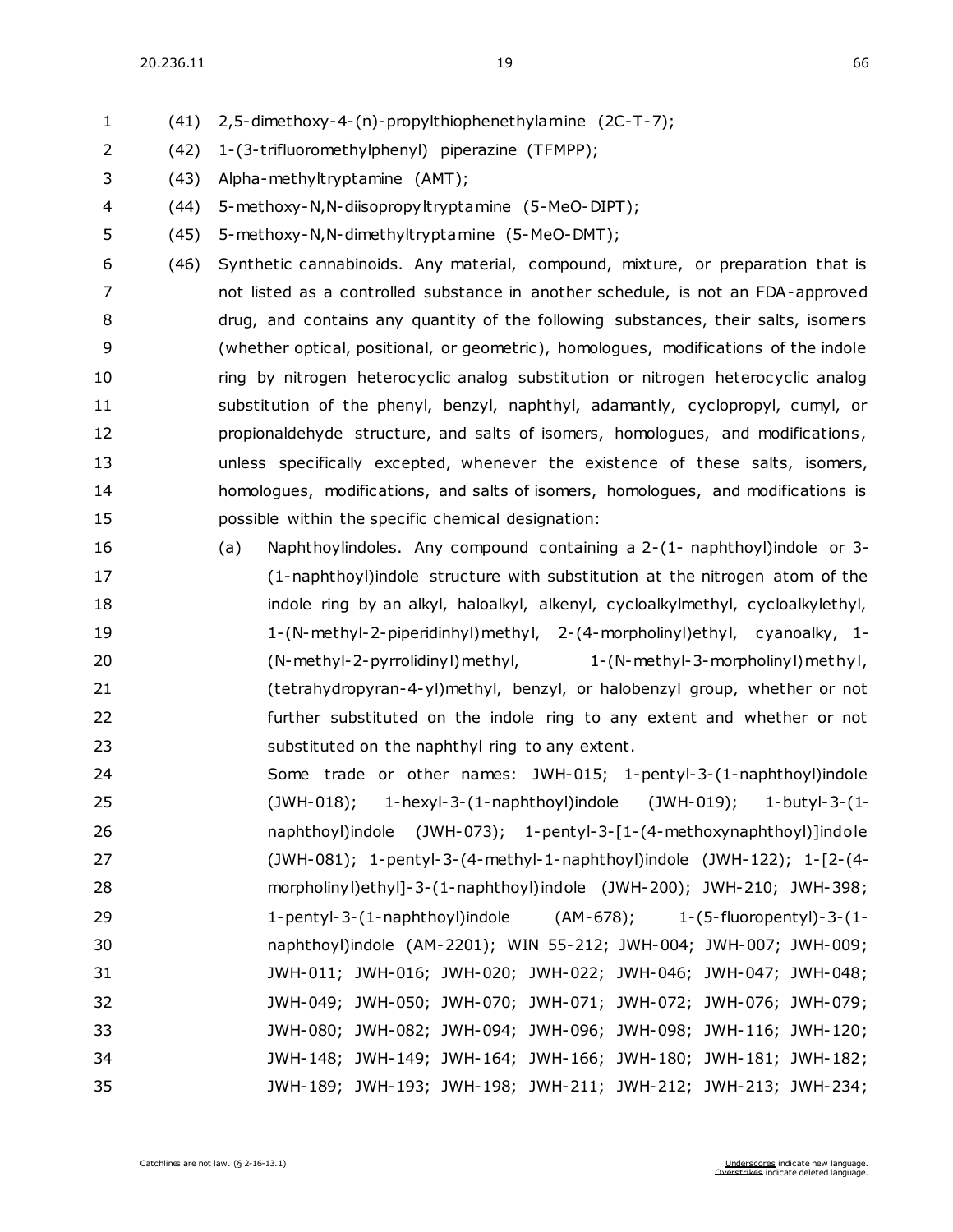| 1  |     | JWH-235; JWH-236; JWH-239; JWH-240; JWH-241; JWH-258; JWH-262;                  |
|----|-----|---------------------------------------------------------------------------------|
| 2  |     | JWH-386; JWH-387; JWH-394; JWH-395; JWH-397; JWH-399; JWH-400;                  |
| 3  |     | JWH-412; JWH-413; JWH-414; JWH-415; JWH-424; AM-678; AM-1220; AM-               |
| 4  |     | 1221; AM-1235; AM-2232, THJ-2201;                                               |
| 5  | (b) | Naphthylmethylindoles. Any compound containing a 1H-indol-2-yl-(1-              |
| 6  |     | naphthyl)methane or 1H-indol-3-yl-(1-naphthyl)methane structure with            |
| 7  |     | substitution at the nitrogen atom of the indole ring by an alkyl, haloalkyl,    |
| 8  |     | alkenyl, cycloalkylmethyl, cycloalkylethyl, 1-(N-methyl-2-piperidinyl) methyl,  |
| 9  |     | 2-(4-morpholinyl)ethyl, cyanoalky, 1-(N-methyl-2-pyrrolidinyl)methyl, 1-(N-     |
| 10 |     | methyl-3-morpholinyl) methyl, (tetrahydropyran-4-yl) methyl,<br>benzyl, or      |
| 11 |     | halobenzyl group, whether or not further substituted on the indole ring to any  |
| 12 |     | extent and whether or not substituted on the naphthyl ring to any extent.       |
| 13 |     | Some trade or other names: JWH-175; JWH-184; JWH-185; JWH-192; JWH-             |
| 14 |     | 194; JWH-195; JWH-196; JWH-197; JWH-199;                                        |
| 15 | (c) | Phenylacetylindoles. Any compound containing a 2-phenylacetylindole or 3-       |
| 16 |     | phenylacetylindole structure with substitution at the nitrogen atom of the      |
| 17 |     | indole ring by an alkyl, haloalkyl, alkenyl, cycloalkylmethyl, cycloalkylethyl, |
| 18 |     | 1-(N-methyl-2-piperidinyl)methyl, or 2-(4-morpholinyl)ethyl, cyanoalky, 1-      |
| 19 |     | (N-methyl-2-pyrrolidinyl) methyl,<br>1-(N-methyl-3-morpholinyl) methyl,         |
| 20 |     | (tetrahydropyran-4-yl)methyl, benzyl, or halobenzyl group, whether or not       |
| 21 |     | further substituted on the indole ring to any extent and whether or not         |
| 22 |     | substituted on the phenyl ring to any extent.                                   |
| 23 |     | Some<br>trade<br>lohexylethyl-3-(2-<br>other<br>$1 - cyc$<br>or<br>names:       |
| 24 |     | methoxyphenylacetyl)indole<br>$(SR-18);$<br>1-cyclohexylethyl-3-(2-             |
| 25 |     | methoxyphenylacetyl)indole<br>$(RCS-8);$<br>1-pentyl-3- $(2-$                   |
| 26 |     | $(JWH-250);$<br>methoxyphenylacetyl)indole<br>1-pentyl-3- $(2-$                 |
| 27 |     | chlorophenylacetyl)indole (JWH-203); JWH-167; JWH-201; JWH-202; JWH-            |
| 28 |     | 204; JWH-205; JWH-206; JWH-207; JWH-208; JWH-209; JWH-237; JWH-                 |
| 29 |     | 248; JWH-249; JWH-251; JWH-253; JWH-302; JWH-303; JWH-304; JWH-                 |
| 30 |     | 305; JWH-306; JWH-311; JWH-312; JWH-313; JWH-314; JWH-315; JWH-                 |
| 31 |     | 316; Cannabipiperidiethanone;                                                   |
| 32 | (d) | Benzoylindoles. Any compound containing a 2-(benzoyl)indole<br>or $3-$          |
| 33 |     | (benzoyl) indole structure with substitution at the nitrogen atom of the indole |
|    |     |                                                                                 |
| 34 |     | ring by an alkyl, haloalkyl, alkenyl, cycloalkylmethyl, cycloalkylethyl, 1-(N-  |

methyl-2-piperidinyl)methyl, 2-(4-morpholinyl)ethyl, cyanoalky, 1-(N-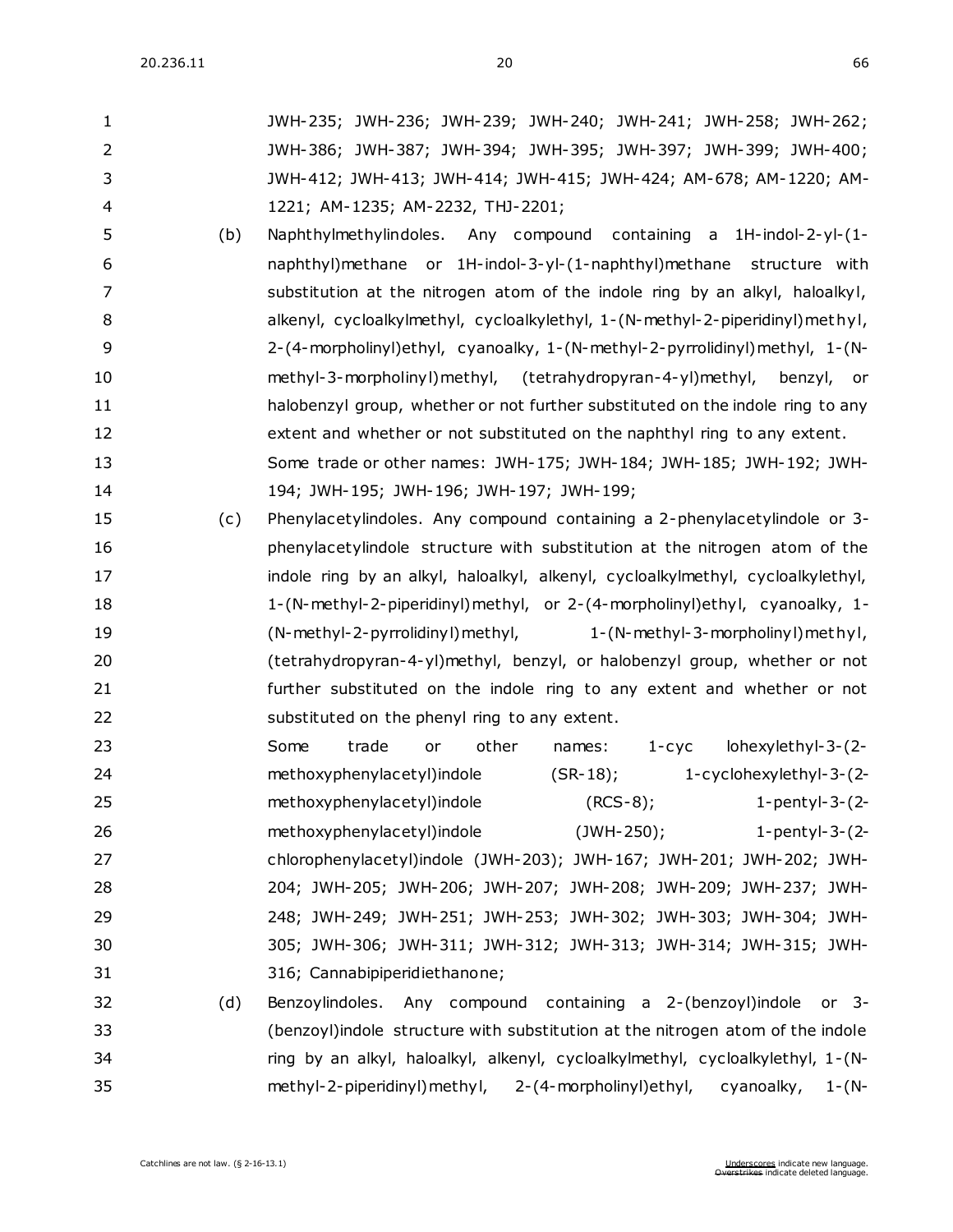| $\mathbf{1}$   |     | methyl-2-pyrrolidinyl) methyl,<br>1-(N-methyl-3-morpholinyl) methyl,              |
|----------------|-----|-----------------------------------------------------------------------------------|
| $\overline{2}$ |     | (tetrahydropyran-4-yl)methyl, benzyl, or halobenzyl group, whether or not         |
| 3              |     | further substituted on the indole ring to any extent and whether or not           |
| 4              |     | substituted on the phenyl ring to any extent.                                     |
| 5              |     | Some trade or other names: 1-(5-fluoropentyl)-3-(2-iodobenzoyl)indole (AM-        |
| 6              |     | 694); 1-pentyl-3-[(4-methoxy)-benzoyl]indole (SR-19); Pravadoline (WIN            |
| 7              |     | 48,098); 1-pentyl-3-[(4-methoxy)-benzoyl]indole (RCS-4); AM-630; AM-              |
| 8              |     | 661; AM-2233; AM-1241;                                                            |
| 9              | (e) | Naphthoylpyrroles. Any compound containing a 2-(1-naphthoyl)pyrrole or 3-         |
| 10             |     | (1-naphthoyl) pyrrole structure with substitution at the nitrogen atom of the     |
| 11             |     | pyrrole ring by an alkyl, haloalkyl, alkenyl, cycloalkylmethyl, cycloalkylethyl,  |
| 12             |     | 1-(N-methyl-2-piperidinyl)methyl, 2-(4-morpholinyl)ethyl, cyanoalky, 1-(N-        |
| 13             |     | methyl-2-pyrrolidinyl) methyl,<br>1-(N-methyl-3-morpholinyl) methyl,              |
| 14             |     | (tetrahydropyran-4-yl)methyl, benzyl, or halobenzyl group, whether or not         |
| 15             |     | further substituted on the pyrrole ring to any extent and whether or not          |
| 16             |     | substituted on the naphthyl ring to any extent.                                   |
| 17             |     | Some trade or other names: JWH-307; JWH-030; JWH-031; JWH-145; JWH-               |
| 18             |     | 146; JWH-147; JWH-150; JWH-156; JWH-242; JWH-243; JWH-244; JWH-                   |
| 19             |     | 245; JWH-246; JWH-292; JWH-293; JWH-308; JWH-309; JWH-346; JWH-                   |
| 20             |     | 348; JWH-363; JWH-364; JWH-365; JWH-367; JWH-368; JWH-369; JWH-                   |
| 21             |     | 370; JWH-371; JWH-373; JWH-392;                                                   |
| 22             | (f) | Naphthylmethylindenes. Any compound containing a naphthylideneindene              |
| 23             |     | structure with substitution at the 3-position of the indene ring by an alkyl,     |
| 24             |     | alkenyl, cycloalkylmethyl, cycloalkylethyl, 1-(N-methyl-2-<br>haloalkyl,          |
| 25             |     | piperidinyl) methyl, 2-(4-morpholinyl) ethyl,<br>cyanoalky,<br>$1-(N-methyl-2-$   |
| 26             |     | pyrrolidinyl) methyl, 1-(N-methyl-3-morpholinyl) methyl, (tetrahydropyran-4-      |
| 27             |     | yl)methyl, benzyl, or halobenzyl group, whether or not further substituted on     |
| 28             |     | the indene ring to any extent and whether or not substituted on the naphthyl      |
| 29             |     | ring to any extent.                                                               |
| 30             |     | Some trade or other names: JWH-171; JWH-176; JWH-220;                             |
| 31             | (g) | Cyclohexylphenols.<br>compound<br>containing<br>$2-(3-$<br>Any<br>a               |
| 32             |     | hydroxycyclohexyl)phenol structure with substitution at the 5-position of the     |
| 33             |     | phenolic ring by an alkyl, haloalkyl, alkenyl, cycloalkylmethyl, cycloalkylethyl, |
| 34             |     | 1-(N-methyl-2-piperidinyl)methyl, or 2-(4-morpholinyl)ethyl, 1-(N-methyl-         |
| 35             |     | 2-pyrrolidinyl) methyl, 1-(N-methyl-3-morpholinyl) methyl, (tetrahydropyran-      |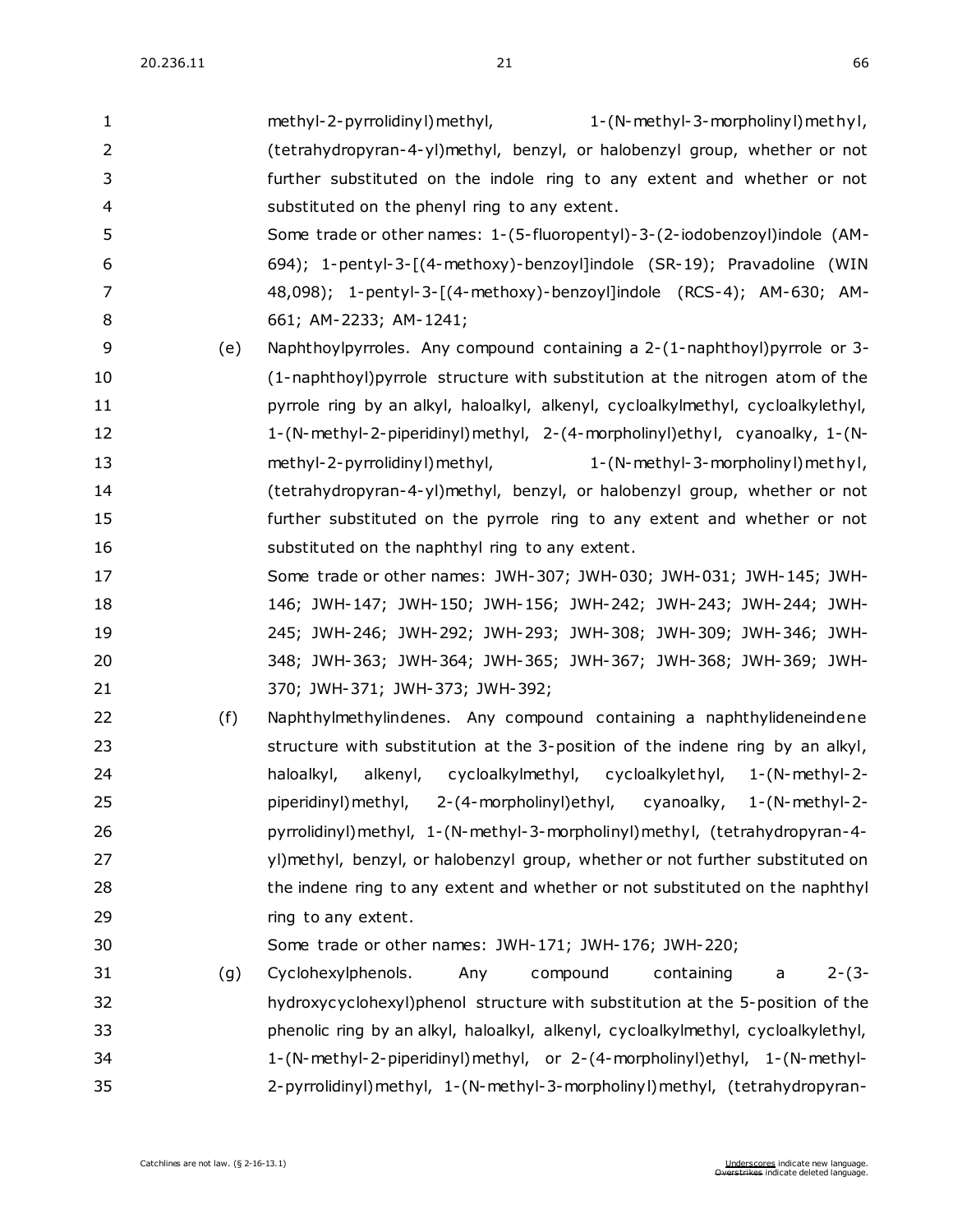| 1              |     | 4-yl)methyl, benzyl, or halobenzyl group, whether or not substituted on the     |
|----------------|-----|---------------------------------------------------------------------------------|
| $\overline{2}$ |     | cyclohexyl ring to any extent.                                                  |
| 3              |     | 5-(1,1-dimethylheptyl)-2-[(1R,3S)-3-<br>Some<br>trade<br>other<br>or<br>names:  |
| 4              |     | hydroxycyclohexyl]-phenol (CP 47, 497 and homologues, which includes C8);       |
| 5              |     | cannabicyclohexanol; CP-55,490; CP-55,940; CP-56,667                            |
| 6              | (h) | (6aR, 10aR) - 9- (hydroxy methyl) - 6, 6- dimethyl - 3- (2- methyloctan - 2-yl) |
| 7              |     | 6a, 7, 10, 10a-tetrahydrobenzo[c]chromen-1-ol. Some trade or other names:       |
| 8              |     | HU-210;                                                                         |
| 9              | (i) | orpholinyImethyI)pyrrolo[1,2,3-de]-1,4-<br>2,3-Dihydro-5-methyl-3-(4-m          |
| 10             |     | benzoxazin-6-yl]-1-napthalenyl. Some trade or other names: WIN 55, 212-         |
| 11             |     | 2;                                                                              |
| 12             | (j) | Substituted Acetylindoles. Any compound containing a 2-acetyl indole or 3-      |
| 13             |     | acetyl indole structure substituted at the acetyl by replacement of the methyl  |
| 14             |     | group with a tetramethylcyclopropyl, adamantyl, benzyl, cumyl,<br>or -          |
| 15             |     | propionaldehyde substituent whether or not further substituted on the           |
| 16             |     | tetramethylcyclopropyl, adamantyl, benzyl, cumyl, or propionaldehyde            |
| 17             |     | substituent to any extent and whether or not further substituted at the         |
| 18             |     | nitrogen atom of the indole ring by an alkyl, haloalkyl, cyanoalkyl, alkenyl,   |
| 19             |     | cycloalkylmethyl, cycloalkylethyl, 1-(N-methyl-2-piperidinyl)methyl, 2-(4-      |
| 20             |     | morpholinyl) ethyl,<br>1-(N-methyl-2-pyrrolidinyl) methyl,<br>$1-(N-methyl-3-$  |
| 21             |     | morpholinyl) methyl, (tetrahydropyran-4-yl) methyl, benzyl, or halobenzyl       |
| 22             |     | group whether or not further substituted on the indole ring to any extent.      |
| 23             |     | $(1-Pertylindol-3-yl)-(2,2,3,3-$<br>Some<br>trade<br>names:<br>and<br>or        |
| 24             |     | tetramethylcyclopropyl)methanone (UR-144); (1-(5-fluoropentyl)indol-3-          |
| 25             |     | yl)-(2,2,3,3-tetramethylcyclopropyl)methanone (XLR-11); (1-(2-morpholin-        |
| 26             |     | 4-ylethyl)-1H-indol-3-yl)-(2,2,3,3-tetramethylcyclopropyl)methanone<br>$(A -$   |
| 27             |     | 1-[(N-methylpiperidin-2-yl)methyl]-3-(adamant-1-oyl)indole<br>796,260);         |
| 28             |     | 1-Pentyl-3-(1-adamantoyl)indole (AB-001<br>and<br>JWH-018<br>(AM-1248);         |
| 29             |     | adamantyl analog); AM-679;                                                      |
| 30             | (k) | Substituted Carboxamide Indole. Any compound containing a 2-carboxamide         |
| 31             |     | indole or 3-carboxamide indole structure substituted at the nitrogen of the     |
| 32             |     | carboxamide with a tetramethylcyclopropyl, naphthyl, adamantyl, cumyl,          |
| 33             |     | phenyl, or propionaldehyde substituent, whether or not further substituted      |
| 34             |     | on the tetramethylcyclopropyl, adamantyl, cumyl, naphthyl, phenyl, or           |
| 35             |     | propionaldehyde substituent to any extent and whether or not further            |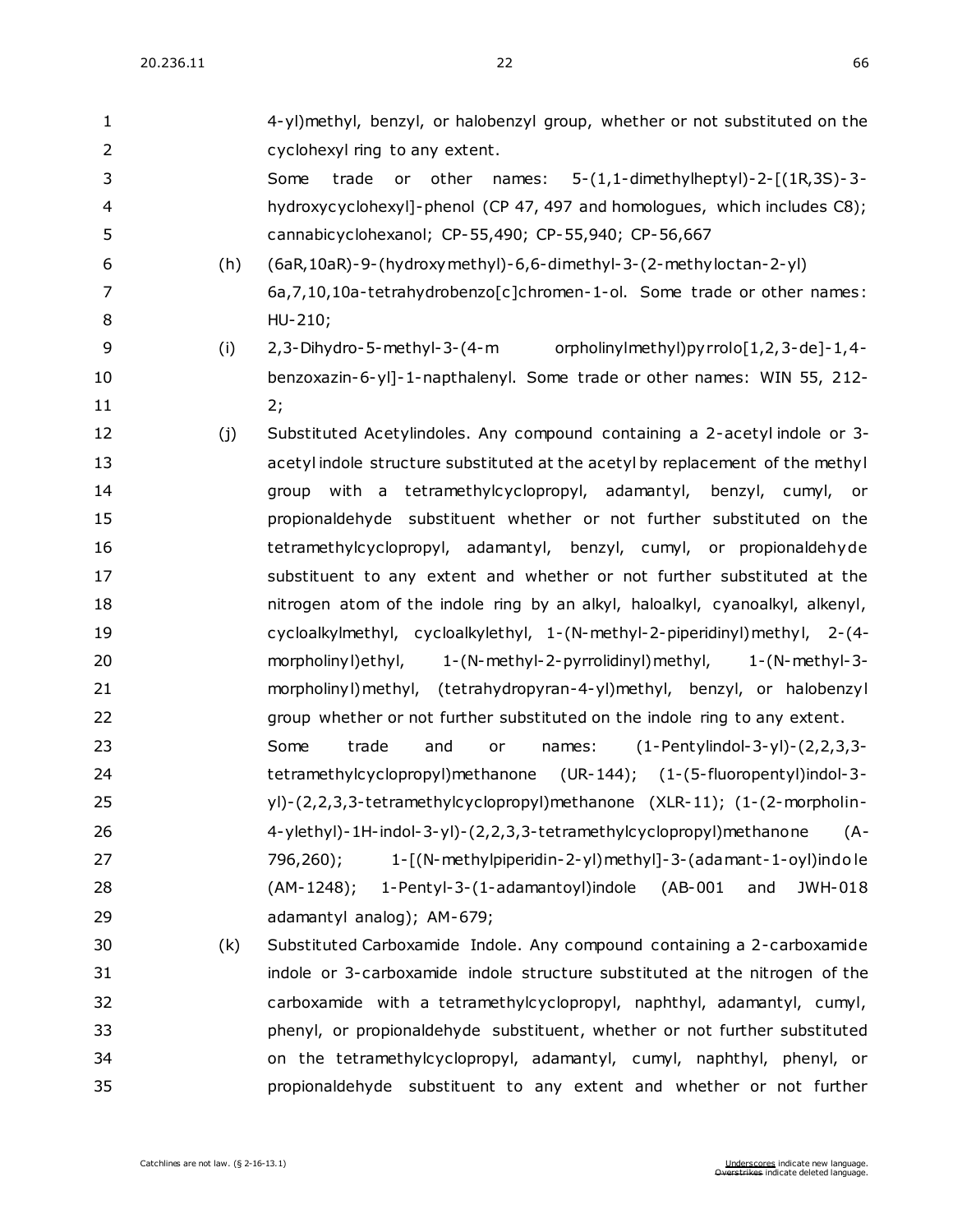| $\mathbf{1}$   |     | substituted at the nitrogen atom of the indole ring by an alkyl, haloalkyl,    |
|----------------|-----|--------------------------------------------------------------------------------|
| $\overline{2}$ |     | cyanoalkyl, alkenyl, cycloalkylmethyl, cycloalkylethyl, 1-(N-methyl-2-         |
| 3              |     | piperidinyl) methyl,<br>2-(4-morpholinyl) ethyl,<br>$1-(N-methyl-2-$           |
| 4              |     | pyrrolidinyl) methyl, 1-(N-methyl-3-morpholinyl) methyl, (tetrahydropyran-4-   |
| 5              |     | yl)methyl, benzyl, or halobenzyl group whether or not further substituted on   |
| 6              |     | the indole ring to any extent.                                                 |
| 7              |     | Some trade and other names: JWH-018 adamantyl carboxamide; STS-135;            |
| 8              |     | MN-18; 5-Fluoro-MN-18, 1-(5-fluoropentyl)-N-(2-phenylpropan-2-yl)-1H-          |
| 9              |     | pyrrolo[2,3-b]pyridine-3-carboxamide (5F-CUMYL-P7AICA); N-(Adamantan-          |
| 10             |     | 1-yl)-1-(5-fluoropentyl)-1H-indazole-3-carboxamide (5F-APINACA); methyl        |
| 11             |     | (2R)-2-[[1-(5-fluoropentyl)indazole-3-carbonyl]amino]-3,3-                     |
| 12             |     | dimethylbutanoate<br>$(5F-ADB);$ N- $(1-amino-3-methyl-1-oxobutan-2-yl)-1-$    |
| 13             |     | (AB-CHMINACA);<br>(cyclohexylmethyl)indazole-3-carboxamide<br>$1 - (4 -$       |
| 14             |     | cyanobutyl)-N-(2-phenylpropan-2-yl)-1H-indazole-3-carboxamide<br>$(4$ -CN-     |
| 15             |     | methyl (2R)-2-[[1-(5-fluoropentyl)indazole-3-<br>CUMYL-BUTINACA);              |
| 16             |     | carbonyl]amino]-3,3-dimethylbutanoate<br>$(5F-ADB); N-(1-amino-3, 3-$          |
| 17             |     | dimethyl-1-oxobutan-2-yl)-1-(cyclohexylmethyl)indazole-3-carboxa mide          |
| 18             |     | (ADB-CHMINACA<br>MAB-CHMINACA);<br>methyl<br>or<br>$(2S)-2-[[1-[4-$            |
| 19             |     | fluorophenyl) methyl]indazole-3-carbonyl]amino]-3,3-dimethylbutanoate          |
| 20             |     | (MDMB-FUBINACA);<br>methyl<br>2-(1-(cyclohexylmethyl)-1H-indole-3-             |
| 21             |     | carboxamido)-3-methylbutanoate (MMB-CHMICA); methyl (2S)-2-[[1-[4-             |
| 22             |     | fluorophenyl)methyl]indazole-3-carbonyl]amino]-3-methylbutanoate (AMB-         |
| 23             |     | FUBINACA); Methyl 2-(1-(5-fluoropentyl)-1H-indazole-3-carboxamido)-3-          |
| 24             |     | methylbutanoate (5F-AMB);                                                      |
| 25             | (1) | Substituted Carboxylic Acid Indole. Any compound containing a 1H-indole-2-     |
| 26             |     | carboxylic acid or 1H-indole-3-carboxylic acid substituted at the hydroxyl     |
| 27             |     | group of the carboxylic acid with a phenyl, benzyl, naphthyl, adamantyl,       |
| 28             |     | cyclopropyl, quinolinyl, isquinolinyl, cumyl, or propionaldehyde substituent   |
| 29             |     | whether or not further substituted on the phenyl, benzyl, naphthyl,            |
| 30             |     | adamantyl, cyclopropyl, cumyl, quinolinyl, isquinolinyl, or propionaldehyde    |
| 31             |     | substituent to any extent and whether or not further substituted at the        |
| 32             |     | nitrogen atom of the indole ring by an alkyl, haloalkyl, cyanoalkyl, alkenyl,  |
| 33             |     | cycloalkylmethyl, cycloalkylethyl, 1-(N-methyl-2-piperidinyl)methyl, 2-(4-     |
| 34             |     | 1-(N-methyl-2-pyrrolidinyl) methyl,<br>morpholinyl) ethyl,<br>$1-(N-methyl-3-$ |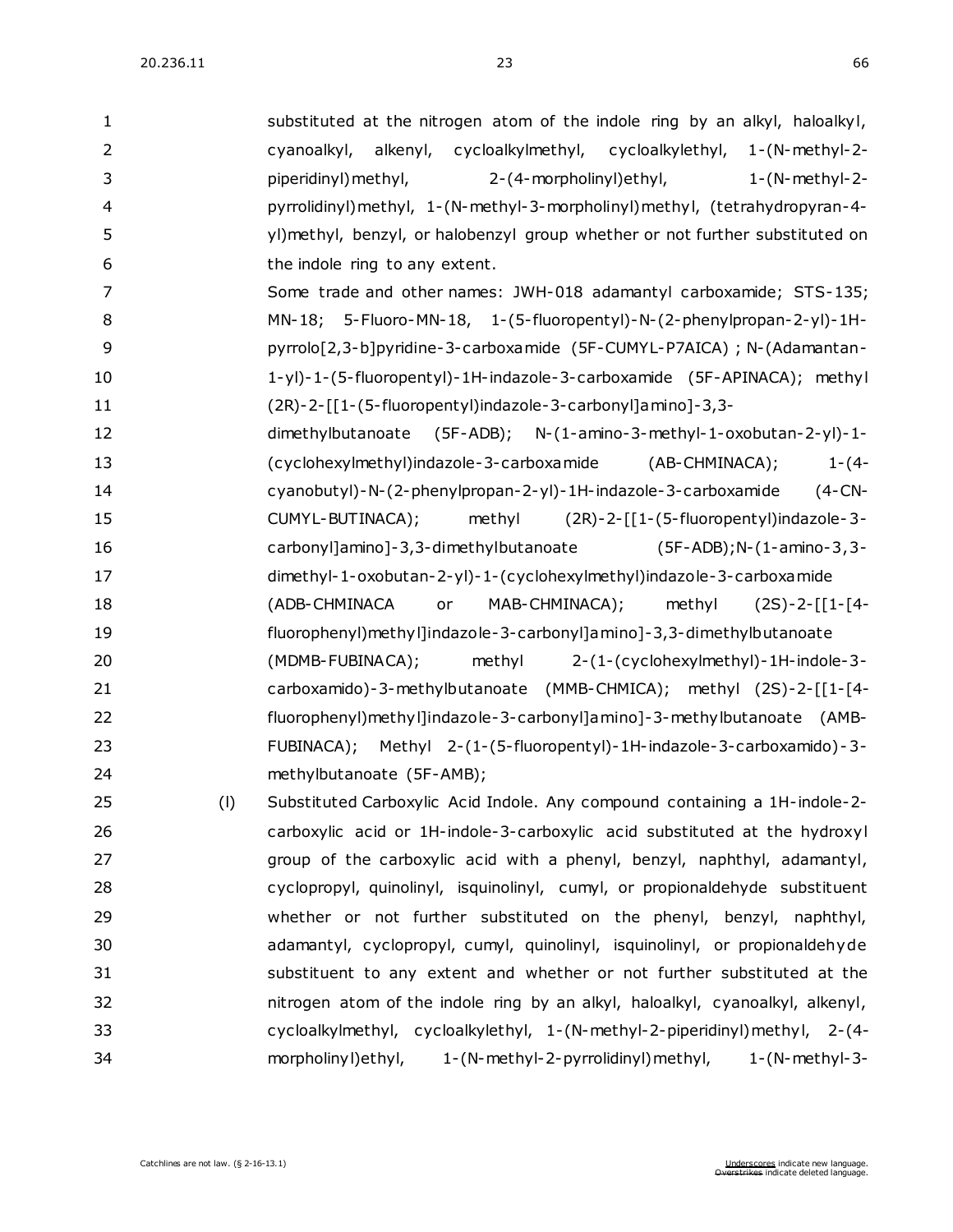| 1  |      | morpholinyl) methyl, tetrahydropyranylmethyl, benzyl, or halo benzyl group         |
|----|------|------------------------------------------------------------------------------------|
| 2  |      | whether or not further substituted on the indole ring to any extent.               |
| 3  |      | Some trade and other names: Naphthalen-1-yl 1-(5-fluoropntyl)-1H-indole-           |
| 4  |      | 3-carboxylate (NM2201);                                                            |
| 5  | (47) | $6, 7$ -dihydro-5H-indeno- $(5, 6$ -d)-1,3-dioxol-6-amine) (MDAI);                 |
| 6  | (48) | 2-(2,5-Dimethoxy-4-ethylphenyl) ethanamine (2C-E);                                 |
| 7  | (49) | 2-(2,5-Dimethoxy-4-methylphenyl) ethanamine (2C-D);                                |
| 8  | (50) | 2-(4-Chloro-2,5-dimethoxyphenyl) ethanamine (2C-C);                                |
| 9  | (51) | 2-(4-Iodo-2,5-dimethoxyphenyl) ethanamine (2C-I);                                  |
| 10 | (52) | 2-[4-(Ethylthio)-2,5-dimethoxyphenyl]ethanamine (2C-T-2);                          |
| 11 | (53) | 2-[4-(Isopropylthio)-2,5-dimethoxyphenyl]ethanamine (2C-T-4);                      |
| 12 | (54) | 2-(2,5-Dimethoxyphenyl) ethanamine (2C-H);                                         |
| 13 | (55) | 2-(2,5-Dimethoxy-4-nitro-phenyl) ethanamine (2C-N);                                |
| 14 | (56) | 2-(2,5-Dimethoxy-4-(n)-propylphenyl)ethanamine (2C-P);                             |
| 15 | (57) | Substituted phenethylamine. Any compound, unless specifically exempt, listed as a  |
| 16 |      | controlled substance in another schedule or an approved FDA drug, structurally     |
| 17 |      | derived from phenylethan-2-amine by substitution on the phenyl ring in any of the  |
| 18 |      | following ways, that is to say--by substitution with a fused methylenedioxy, fused |
| 19 |      | furan, or fused tetrahydrofuran ring system; by substitution with two alkoxy       |
| 20 |      | by substitution with one alkoxy and either one fused furan,<br>groups;             |
| 21 |      | tetrahydrofuran, or tetrahydropyran ring system; by substitution with two fused    |
| 22 |      | systems from any combination of the furan, tetrahydrofuran, or<br>ring             |
| 23 |      | tetrahydropyran ring systems; whether or not the compound is further modified in   |
| 24 |      | any of the following ways:                                                         |
| 25 |      | (a) By substitution on the phenyl ring by any halo, hydroxyl, alkyl,               |
| 26 |      | trifluoromethyl, alkoxy, or alkylthio groups;                                      |
| 27 |      | (b)<br>By substitution on the 2-position by any alkyl groups; or                   |
| 28 |      | By substitution on the 2-amino nitrogen atom with acetyl, alkyl, dialkyl,<br>(c)   |
| 29 |      | benzyl, methoxybenzyl, or hydroxybenzyl groups.                                    |
| 30 |      | Some trade and other names: 2-(2,5-dimethoxy-4-(methylthio)phenyl)ethana mine      |
| 31 |      | (2C-T or 4-methylthio-2,5-dimethoxyphenethylamine);<br>$1-(2,5$ -dimethoxy-4-      |
| 32 |      | iodophenyl)-propan-2-amine (DOI or 2, 5-Dimethoxy-4-iodoamphetamine); 1-(4-        |
| 33 |      | Bromo-2,5-dimethoxyphenyl)-2-aminopropane<br>(DOB<br>2,5-Dimethoxy-4-<br>or        |
| 34 |      | bromoamphetamine); 1-(4-chloro-2,5-dimethoxy-phenyl)propan-2-amine (DOC or         |
| 35 |      | 2,5-Dimethoxy-4-chloroamphetamine); 2-(4-bromo-2,5-dimethoxyphenyl)-N-[(2-         |
|    |      |                                                                                    |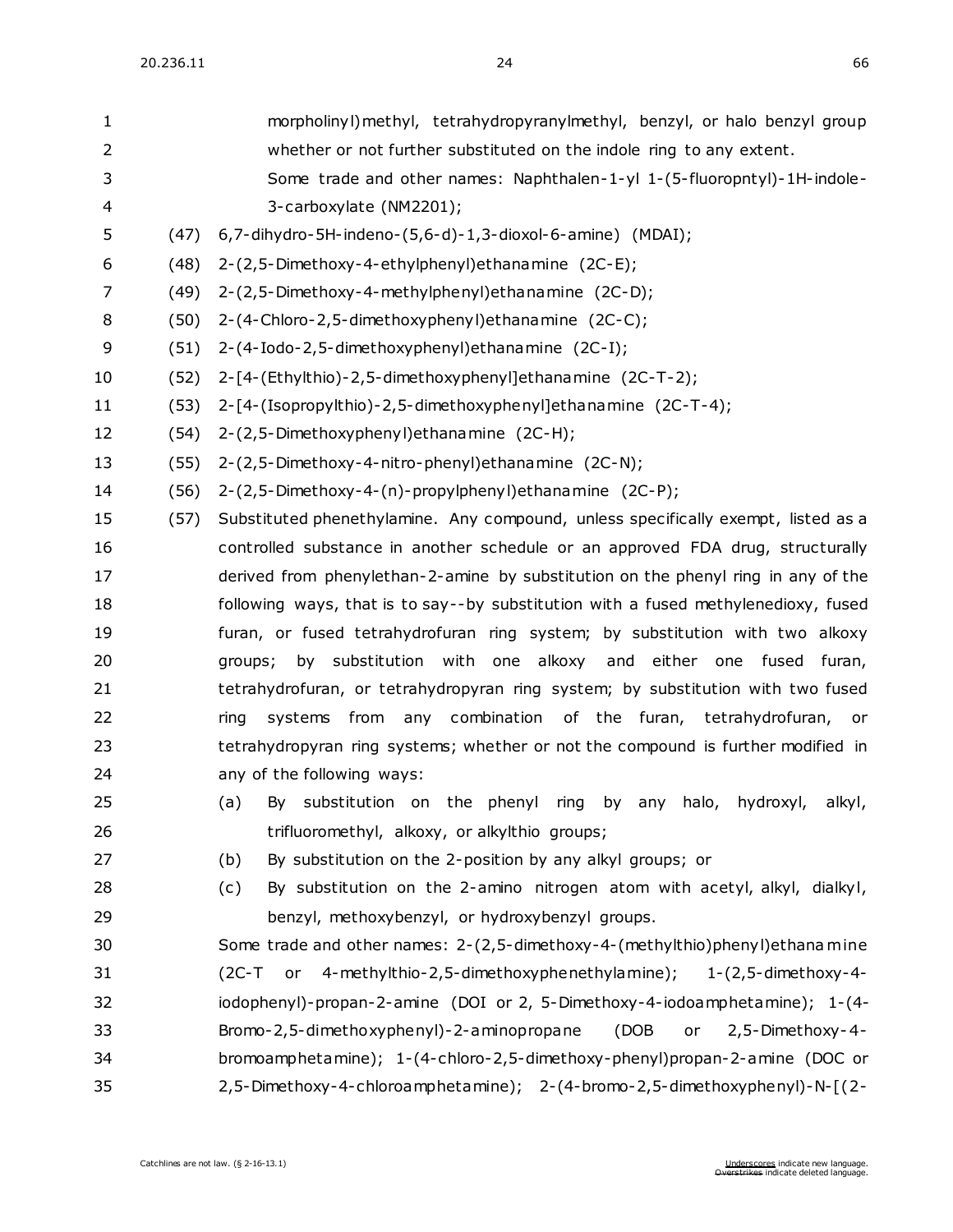| 1  | methoxyphenyl) methyl]ethanamine (2C-B-NBOMe; 25B-NBOMe or 2,5-Dimethoxy-                                                                                                                                                                                                                                                                                                                                                                         |
|----|---------------------------------------------------------------------------------------------------------------------------------------------------------------------------------------------------------------------------------------------------------------------------------------------------------------------------------------------------------------------------------------------------------------------------------------------------|
| 2  | 4-bromo-N-(2-methoxybenzyl)phenethylamine); 2-4-iodo-2,5-dimethoxyphenyl)-                                                                                                                                                                                                                                                                                                                                                                        |
| 3  | N-[(2-methoxyphenyl)methyl]ethanamine (2C-I-NBOMe;<br>25I-NBOMe<br>or 2,5-                                                                                                                                                                                                                                                                                                                                                                        |
| 4  | Dimethoxy-4-iodo-N-(2-methoxybenzyl)phenethylamine);<br>N-(2-Methoxybenzyl)-                                                                                                                                                                                                                                                                                                                                                                      |
| 5  | (Mescaline-NBOMe<br>2-(3,4,5-trimethoxypheny<br>$3,4,5$ -trimethoxy- $(2-$<br>or                                                                                                                                                                                                                                                                                                                                                                  |
| 6  | methoxybenzyl)phenethylamine);<br>$2-(4-chloro-2,5-dimethoxyphenyl)-N-[2-dimethoxyphenyl]-N-[(2-dimethoxyphenyl)]-N-[(2-dimethoxyphenyl)]-N-[(2-dimethoxyphenyl)]-N-[(2-dimethoxyphenyl)]-N-[(2-dimethoxyphenyl)]-N-[(2-dimethoxyphenyl)]-N-[(2-dimethoxyphenyl)]-N-[(2-dimethoxyphenyl)]-N-[(2-dimethoxy пcl, 2-dimethoxy пcl, 2-dimethoxy gcl, 2-dimethoxy gcl, 2-dimethoxy gcl, 2-dimethoxy gcl, 2-dimethoxy gcl, 2-dimethoxy gcl, 2-dimethox$ |
| 7  | methoxyphenyl) methyl]ethanamine (2C-C-NBOMe; 25C-NBOMe or 2,5-Dimethoxy-                                                                                                                                                                                                                                                                                                                                                                         |
| 8  | 4-chloro-N-(2-methoxybenzyl)phenethylamine);<br>2-(7-Bromo-5-methoxy-2,3-                                                                                                                                                                                                                                                                                                                                                                         |
| 9  | dihydro-1-benzofuran-4-yl)ethanamine (2CB-5-hemiFLY); 2-(8-bromo-2,3,6,7-                                                                                                                                                                                                                                                                                                                                                                         |
| 10 | tetrahydrofuro [2,3-f][1]benzofuran-4-yl)ethanamine (2C-B-FLY); 2-(10-Bromo-                                                                                                                                                                                                                                                                                                                                                                      |
| 11 | 2, 3, 4, 7, 8, 9-hexahydropyrano[2, 3-g]chromen-5-yl) ethanamine (2C-B-butterFLY);                                                                                                                                                                                                                                                                                                                                                                |
| 12 | -(2-Methoxybenzyl)-1-(8-bromo-2,3,6,7-tetrahydrobenzo[1,2-b:4,5-bN]difuran-4-                                                                                                                                                                                                                                                                                                                                                                     |
| 13 | yl)-2-aminoethane (2C-B-FLY-NBOMe); 1-(4-Bromofuro[2,3-f][1]benzofuran-8-                                                                                                                                                                                                                                                                                                                                                                         |
| 14 | yl)propan-2-amine (bromo-benzodifuranyl-isopropylamine or bromo-dragonFLY); -                                                                                                                                                                                                                                                                                                                                                                     |
| 15 | (2-Hydroxybenzyl)-4-iodo-2,5-dimethoxyphenethylamine (2C-I-NBOH or 25I-                                                                                                                                                                                                                                                                                                                                                                           |
| 16 | NBOH); 5-(2-Aminoprpyl)benzofuran (5-APB); 6(2-Aminopropyl)benzofuran (6-                                                                                                                                                                                                                                                                                                                                                                         |
| 17 | APB); 5-(2-Aminopropyl)-2,3-dihydrobenzofuran (5-APDB); 6-(2-Aminopropyl)-                                                                                                                                                                                                                                                                                                                                                                        |
| 18 | 2,3,-dihydrobenzofuran (6-APDB);                                                                                                                                                                                                                                                                                                                                                                                                                  |
| 19 | Substituted tryptamines. Any compound, unless specifically exempt, listed as a<br>(58)                                                                                                                                                                                                                                                                                                                                                            |
| 20 | controlled substance in another schedule or an approved FDA drug, structurally                                                                                                                                                                                                                                                                                                                                                                    |
| 21 | derived from 2-(1H-indol-3-yl)ethanamine (i.e, tryptamine) by mono- or di-                                                                                                                                                                                                                                                                                                                                                                        |
|    |                                                                                                                                                                                                                                                                                                                                                                                                                                                   |

- 22 substitution of the amine nitrogen with alkyl or alkenyl groups or by inclusion of the amino nitrogen atom in a cyclic structure whether or not the compound is further substituted at the alpha-position with an alkyl group or whether or not further substituted on the indole ring to any extent with any alkyl, alkoxy, halo, hydroxyl, or acetoxy groups.
- Some trade and other names: 5-methoxy-N,N-diallyltryptamine (5-MeO-DALT); 4- acetoxy-N,N-dimethyltryptamine (4-AcO-DMT or O-Acetylpsilocin); 4-hydroxy-N- methyl-N-ethyltryptamine (4-HO-MET); 4-hydroxy-N,N-diisopropyltryptamine (4- HO-DIPT); 5-methoxy-N-methyl-N-isopropyltryptamine (5-MeO-MiPT);
- (59) Naphthalen-1-yl-(4-pentyloxynaphthalen-1-yl)methanone (CB-13);
- (60) N-Adamantyl-1-pentyl-1H-Indazole-3-carboxamide (AKB 48);
- (61) 1-(4-Fluorophenyl)piperazine (pFPP);
- (62) 1-(3-Chlorophenyl)piperazine (mCPP);
- (63) 1-(4-Methoxyphenyl)piperazine (pMeOPP);